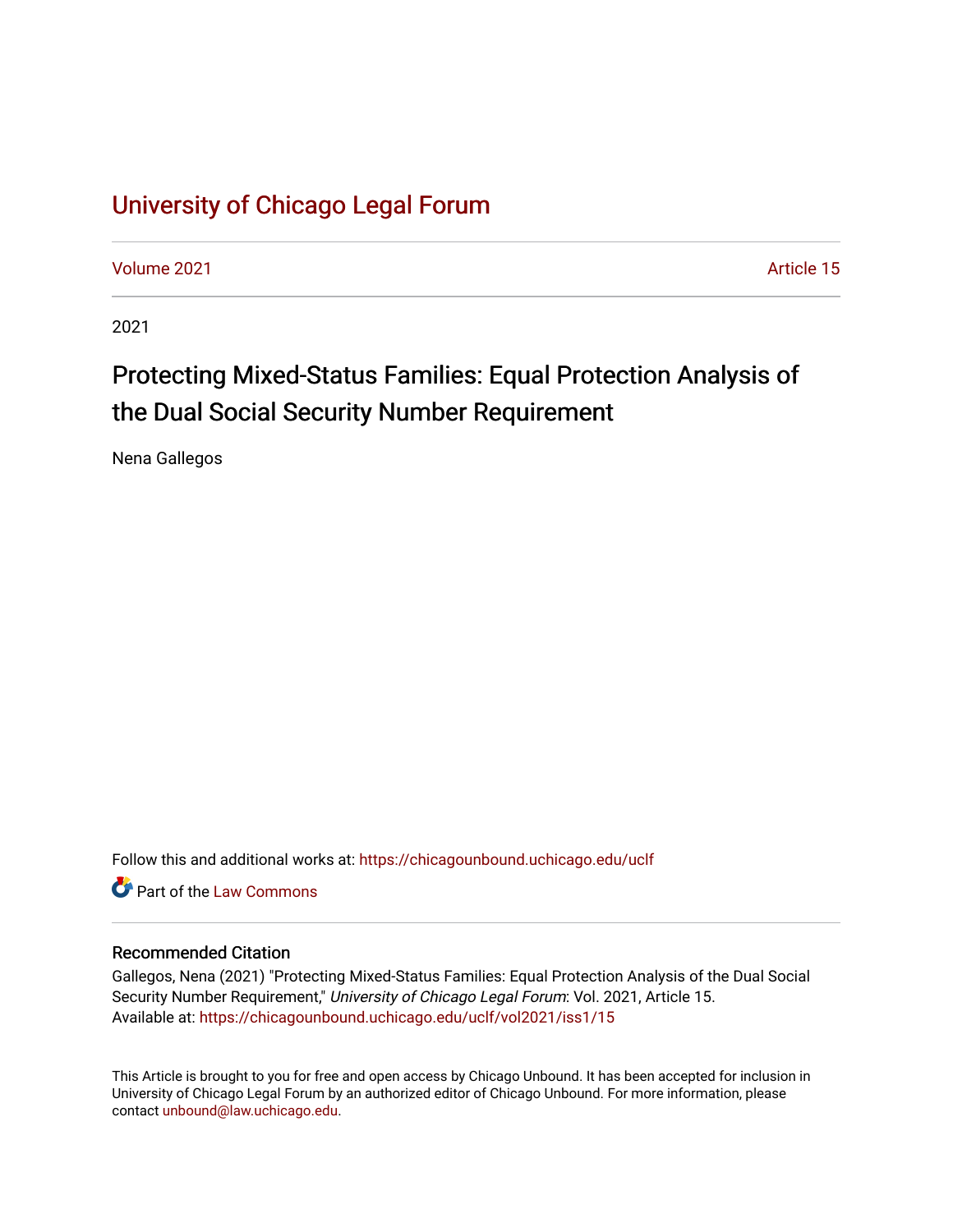### **Protecting Mixed-Status Families: Equal Protection Analysis of the Dual Social Security Number Requirement**

*Nena Gallegos*†

#### I. INTRODUCTION

In response to COVID-19, Congress enacted the Coronavirus Aid, Relief, and Economic Security Act (CARES Act)1 on March 27, 2020. One important provision of the CARES Act provided stimulus payments of \$1,200 to individual taxpayers (\$2,400 for individuals filing a joint return) plus \$500 for each qualifying child of the taxpayer.<sup>2</sup> However, 26 U.S.C. § 6428(g)(1)(B) limited this payment to individuals who have a social security number (SSN) and, in the case of a joint return, *both* spouses must have an SSN.3 The CARES Act was not the first federal economic benefit legislation to include this requirement (hereinafter referred to as "Dual SSN Requirement"4), as Congress has periodically included the Dual SSN Requirement since 1996.5 The Dual SSN Requirement in the CARES Act was, however, the first to face equal protection challenges from mixed-status family members.<sup>6</sup> After the judges in two CARES Act cases denied the government's motion to dismiss,7 Congress authorized a second round of stimulus payments that notably

<sup>†</sup> B.S., American University, 2019; J.D. Candidate, The University of Chicago Law School, 2022. Many thanks to Professor Aziz Huq for his invaluable guidance and thoughtful feedback. I would also like to thank the past and present editors of *The University of Chicago Legal Forum* for their insightful contributions.

<sup>&</sup>lt;sup>1</sup> Pub. L. No. 116-136, 134 Stat. 281, 15 U.S.C. § 9001 (2020).

 $26$  U.S.C. § 6428(a).

 $3\,$  26 U.S.C. §§ 6428(g)(1)(A)–(B).

<sup>4</sup> This Comment uses "Dual SSN Requirement" to refer specifically to a statutory scheme that requires *both* spouses listed on a joint return to have an SSN to receive a federal economic benefit. As discussed in Part II.B *infra*, legislation could instead require only one spouse to have an SSN. That requirement is distinct from the Dual SSN Requirement this Comment discusses.

<sup>5</sup> *See infra* Part II.B.

<sup>6</sup> *See* R.V. v. Mnuchin, No. 20-cv-1148, 2020 WL 3402300 (D. Md. June 19, 2020); Amador v. Mnuchin, 476 F. Supp. 3d 125 (D. Md. 2020).

<sup>7</sup> *See R.V.*, 2020 WL 3402300, at \*8; *Amador*, 476 F. Supp. 3d at 152.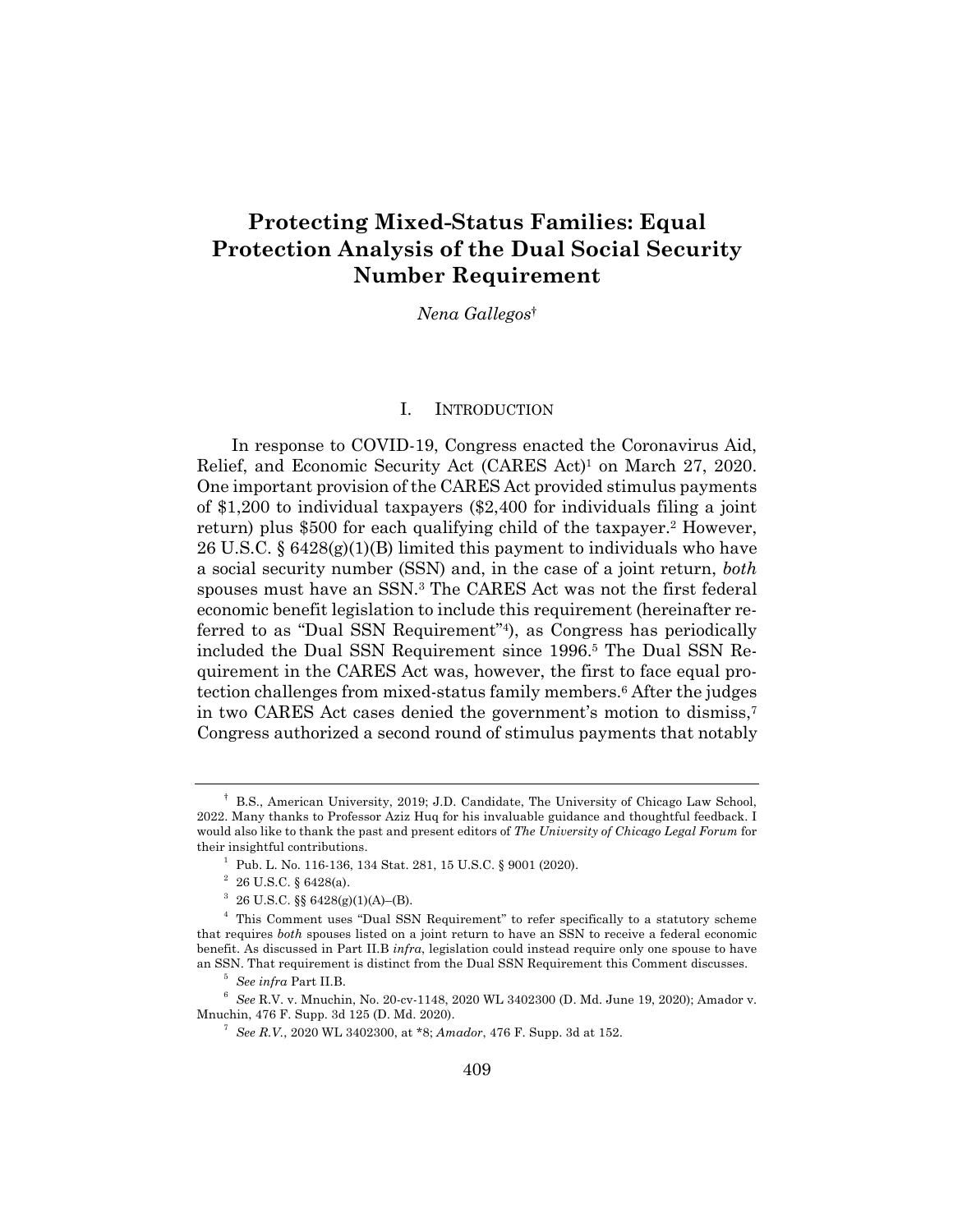lacked the Dual SSN Requirement.<sup>8</sup> More strikingly, Congress retroactively amended the CARES Act to remove the Dual SSN Requirement.9

Congress did not explain its reasoning for this retroactive change.10 It is possible that it is the result of a different configuration of negotiators in a changed political climate.11 Another possibility is that Congress perceived a risk that the litigation would be successful and hoped to render the litigation moot to avoid the Court ruling that the Dual SSN Requirement is unconstitutional. By changing the law, Congress may have mooted the two CARES Act suits<sup>12</sup> but specifically left the equal protection issue open. Does the Dual SSN Requirement violate the equal protection rights of mixed-status families? If so, under what circumstances? This Comment is the first to provide a comprehensive answer to these questions.

The Dual SSN Requirement excludes roughly 15 million people who live in mixed-status families from receiving stimulus payments. A mixed-status family is defined as a family in which one spouse files their federal tax returns with an Individual Taxpayer Identification Number (ITIN) because they are ineligible for an SSN.13 In 2015, roughly 4.4 million immigrants filed their tax returns with an ITIN,

(ii) zero if the valid identification number of neither spouse is so included.

*See* Pub. L. No. 116-260, § 273(a)(3).

 $10$  There is no legislative history on this point. For a comparison of the legislative proposals, see MARGOT L. CRANDALL-HOLLICK, CONG. RSCH. SERV., IN11513, COVID-19 AND DIRECT PAYMENTS TO INDIVIDUALS: COMPARISON OF RECENT PROPOSALS FOR A SECOND ROUND OF PAYMENTS 1–4 (2020), https://crsreports.congress.gov/product/pdf/IN/IN11513 [https://perma.cc/Z5LK-J5EJ].

 $^{11}\,$  The history of Congress's uneven usage of the Dual SSN Requirement, explored in Part II.B *infra*, could arguably be explained in part by changes in administrations.

 $12$  Some of the *R.V.* plaintiffs may argue that their litigation is not moot because U.S. citizen children of two undocumented parents are still unable to receive stimulus payments even after the legislative changes. *See* Pub. L. No. 116-260, § 273(a). However, this Comment focuses on mixedstatus families with at least one parent who has an SSN. The accuracy of that mootness argument is thus out of this Comment's scope.

<sup>13</sup> *See* Zachary Parolin et al., *The CARES Act and Poverty in the COVID-19 Crisis*, CTR. ON POVERTY & SOC. POL'Y AT COLUM. U. 12 (June 21, 2020), https://static1.squarespace.com /static/5743308460b5e922a25a6dc7/t/5eefa3463153d0544b7f08b4/1592763209062/Forecasting-Poverty-Estimates-COVID19-CARES-Act-CPSP-2020.pdf [https://perma.cc/GCE3-TAJ5].

<sup>8</sup> *See* Consolidated Appropriations Act, 2021, Pub. L. No. 116-260, § 272, 134 Stat 1182, 1965– 66. Congress has since also passed a third round of stimulus payments that lacks the Dual SSN Requirement. *See* American Rescue Plan Act of 2021, Pub. L. No. 117-2, § 9601, 135 Stat 4, 138– 39.

<sup>&</sup>lt;sup>9</sup> The amended language now reads:

In the case of a joint return, the  $$2,400$  amount in subsection (a)(1) shall be treated as being—

<sup>(</sup>i) \$1,200 if the valid identification number of only 1 spouse is included on the return of tax for the taxable year, and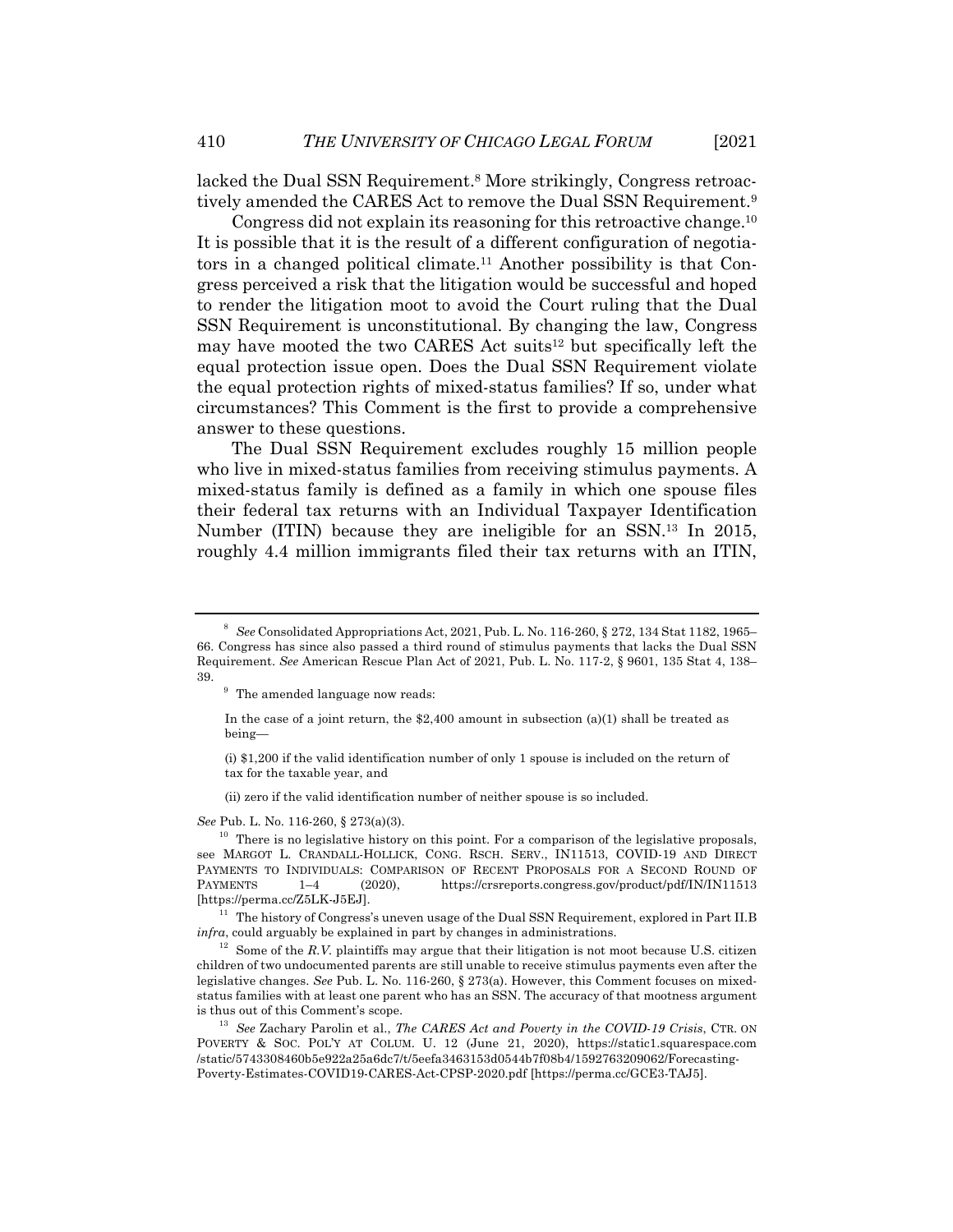paying over \$23.6 billion in taxes.14 Married U.S. citizens could theoretically file their tax returns separately to obtain the stimulus payments, but filing separately often creates higher tax burdens for married individuals.15

Citizen spouses and citizen children in mixed-status families each have unique equal protection claims against the Dual SSN Requirement, which the two class action lawsuits challenging the CARES Act illustrated. The first suit, *R.V. v. Mnuchin*, <sup>16</sup> was filed by seven U.S. citizen children with at least one parent without an SSN.17 The plaintiffs argued that the Dual SSN Requirement violated equal protection under the Fifth Amendment because it discriminated against them based on their parents' status.18 The second, *Amador v. Mnuchin*, <sup>19</sup> was filed by sixteen U.S. citizens whose spouses lack an SSN.20 These plaintiffs argued that the Dual SSN Requirement violated the Fifth Amendment by burdening their fundamental right of marriage in a discriminatory manner.<sup>21</sup> To comprehensively understand the equal protection problems presented by the Dual SSN Requirement, this Comment will address the potential claims of both spouses and children in mixed-status families.

This Comment analyzes the equal protection issues raised by the Dual SSN Requirement and argues that it violates the equal protection rights of citizen children and spouses. Part II explains the operation of the Dual SSN Requirement by considering its most recent implementation in the CARES Act, provides a brief history of the Dual SSN Requirement in federal economic legislation, and distills the complex eligibility requirements for an SSN. Part III outlines the tiers of scrutiny within equal protection doctrine relevant to spouses and children in mixed-status families challenging the Dual SSN Requirement. Part IV analyzes whether the Dual SSN Requirement can survive an equal protection challenge under the applicable standards of review. This Part will demonstrate that Congress's use of the Dual SSN Requirement in

<sup>&</sup>lt;sup>14</sup> NINA E. OLSON, 1 ANNUAL REPORT TO CONGRESS 199 (2015), www.TaxpayerAdvocate.irs.gov/2015AnnualReport [https://perma.cc/8QQB-FEHR].

<sup>15</sup> *See* Amador v. Mnuchin, 476 F. Supp. 3d 125, 152 (D. Md. 2020) (explaining that joint filers face a more favorable tax rate than married taxpayers filing separately); Camara v. Comm'r, 149 T.C. 317, 318 n.7 (2017) (stating that a married taxpayer filing separately can be disallowed the benefit of the standard deduction, the American Opportunity Credit, the Lifetime Learning Credit, and the Earned Income Tax Credit).

 $16$  No. 20-cv-1148, 2020 WL 3402300 (D. Md. June 19, 2020).

 $17$  *Id.* at \*1.

 $^{18}$   $\,$   $\!Id.\xspace$  at \*2.

<sup>19</sup> 476 F. Supp. 3d 125 (D. Md. 2020).

 $^{\rm 20}$   $\emph{Id.}$  at 135.

<sup>21</sup> *Id.* at 138.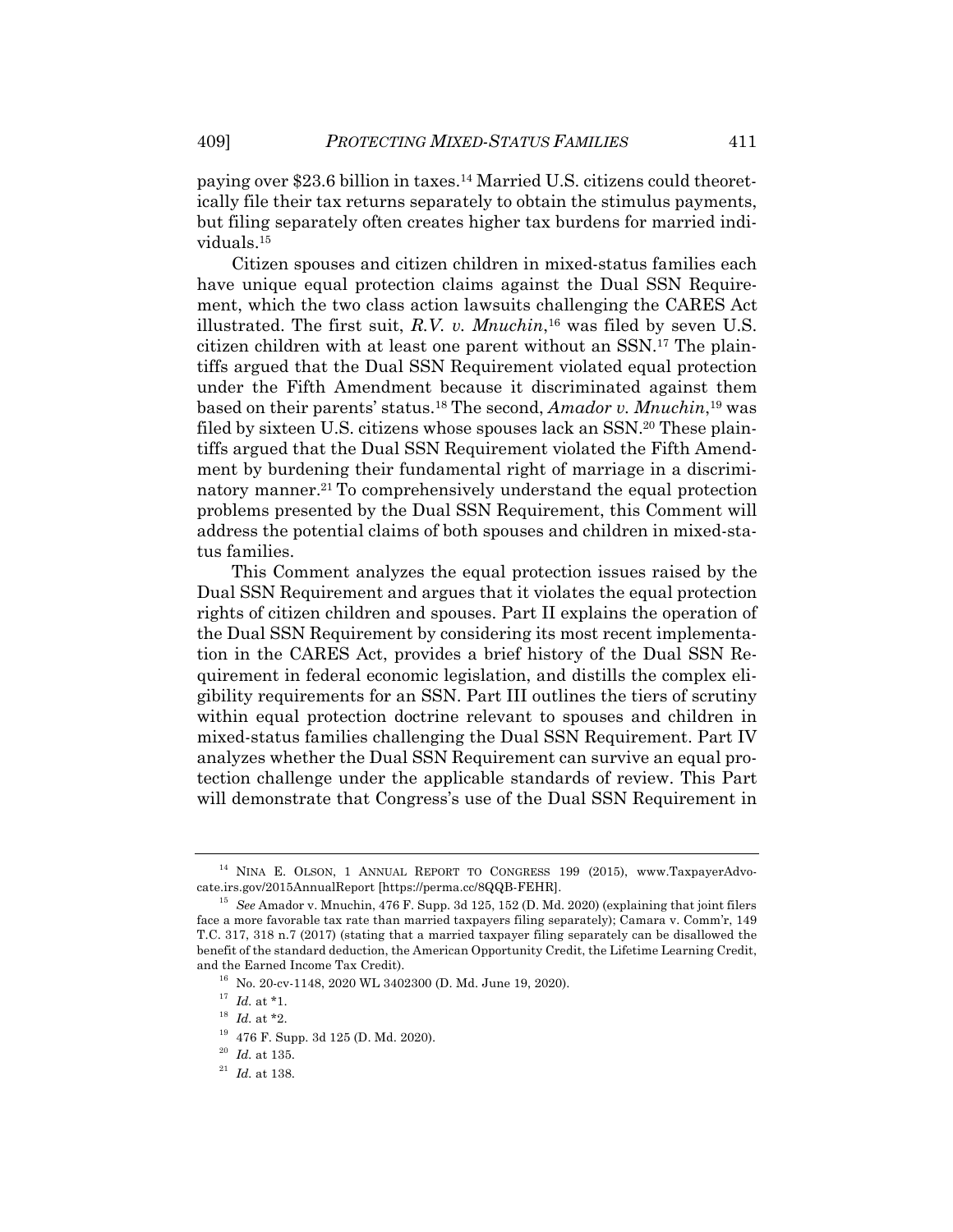almost all federal economic benefit legislation is unconstitutional. Part V concludes.

#### II. OVERVIEW OF THE DUAL SSN REQUIREMENT

A. How the Dual SSN Requirement Operated in the CARES Act

The CARES Act authorized stimulus payments in the form of advanced refunds of tax credits based on "a legal fiction that qualified individuals 'overpaid' on previously filed taxes."22 Section 6428(a) provided for a tax credit for "eligible individual[s]" of \$1,200 (\$2,400 in the case of eligible individuals filing a joint return) plus \$500 for each qualifying child of the taxpayer.23 An "eligible individual" is any individual other than "(1) any nonresident alien individual, (2) any individual with respect to whom a deduction under section 151 is allowable to another taxpayer  $\dots$  and (3) an estate or trust."<sup>24</sup>

To receive the stimulus payments, eligible individuals must have met the Dual SSN Requirement. Section  $6428(g)(1)$ , before it was amended, stated:

No credit shall be allowed under subsection (a) to an eligible individual who does not include on the return of tax for the taxable year—

(A) such individual's valid identification number,

(B) in the case of a joint return, the valid identification number of such individual's spouse, and

(C) in the case of any qualifying child taken into account under subsection (a)(2), the valid identification number of such qualifying child.25

Per  $\S 6428(g)(2)(A)$ , a "valid identification number" is defined in general as an SSN. The end result of these provisions is that for joint filers to receive the \$2,400 tax credit and \$500 per qualifying child, both spouses and each qualifying child must have listed their SSN on their 2019 joint tax return.26 If one spouse listed an ITIN instead, no family member was allowed to receive the stimulus payments before the amendment authorized by the second stimulus package.

<sup>22</sup> *R.V.*, 2020 WL 3402300, at \*7.

 $23$  26 U.S.C. § 6428(a).

 $24$  26 U.S.C. § 6428(d).

 $^{25}$  26 U.S.C. § 6428(g)(1).

<sup>&</sup>lt;sup>26</sup> 26 U.S.C. § 6428(f)(1). If the taxpayer did not file a tax return in 2019, then 2018 can be used instead. *See* 26 U.S.C. § 6428(f)(5).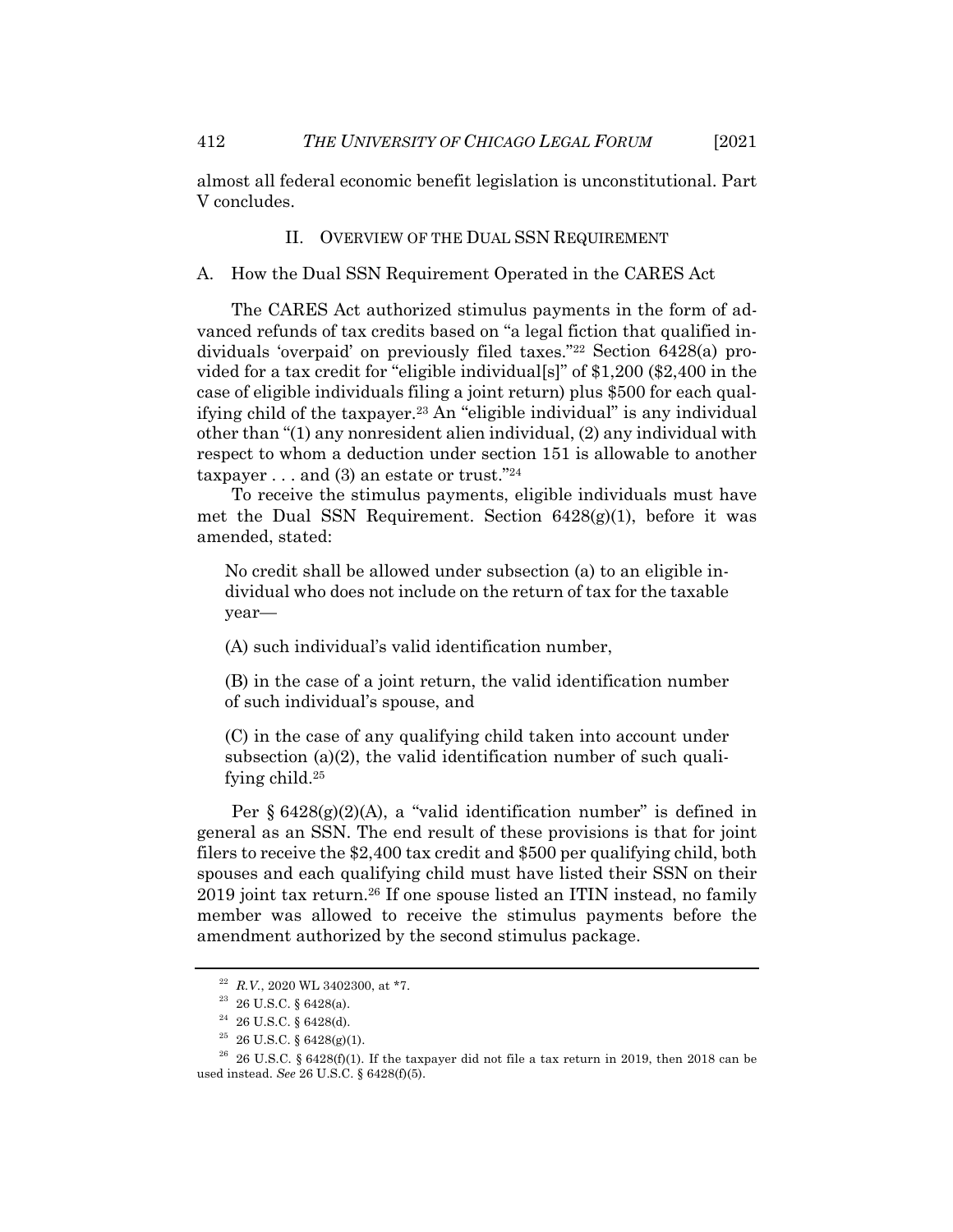#### B. Brief History of the Dual SSN Requirement

The three previous economic stimulus bills authorizing advanced refunds in 2001, 2008, and 2009 operated similarly to the pre-amendment CARES Act.27 Each defined "eligible individual" using identical language codified at prior versions of § 6428.28 Crucially, however, not all previous statutes contained the Dual SSN Requirement. While the Economic Stimulus Act of 200829 contained the Dual SSN Requirement,<sup>30</sup> the American Recovery and Reinvestment Act of 2009<sup>31</sup> specifically did not require *both* spouses to have an SSN,<sup>32</sup> and the Economic Growth and Tax Relief Reconciliation Act of 200133 did not have an identification number requirement at all.34

The Dual SSN Requirement originally appeared in the Personal Responsibility and Work Opportunity Reconciliation Act of 1996.35 This Act added the Dual SSN Requirement to the Earned Income Tax Credit (EITC), which is a tax subsidy to low-income workers.36 The Joint Committee on Taxation explained that the reason for this new requirement was that "Congress did not believe that individuals who are not authorized to work in the United States should be able to claim the credit."37 Consistent with this justification of promoting work, the EITC has an earned income requirement.<sup>38</sup> The three rounds of COVID-19 relief payments did not have an earned income requirement,<sup>39</sup> but several past economic stimulus acts have contained such requirements.40

The Economic Stimulus Act of 2008 was the first federal economic stimulus legislation to include the Dual SSN Requirement, <sup>41</sup> and it also

<sup>34</sup> *See id.*

<sup>27</sup> *See* American Recovery and Reinvestment Act of 2009, Pub. L. No. 111-5, 123 Stat. 115; Economic Stimulus Act of 2008, Pub. L. No. 110-185, 122 Stat. 613; Economic Growth and Tax Relief Reconciliation Act of 2001, Pub. L. No. 107-16, 115 Stat. 42.

<sup>28</sup> *See* Pub. L. No. 111–5, § 1001(a); Pub. L. No. 110-185, § 101(a); Pub. L. No. 107-16, § 101(b)(1).

<sup>29</sup> Pub. L. No. 110-185, 122 Stat. 613.

<sup>30</sup> *See id.* § 6428(h).

<sup>31</sup> Pub. L. No. 111-5, 123 Stat. 115.

<sup>32</sup> *See id.* § 1001(a).

<sup>33</sup> Pub. L. No. 107-16, 115 Stat. 42.

<sup>35</sup> Pub. L. No. 104-193, § 451, 110 Stat. 2105, 2276–77.

<sup>36</sup> *What Is the Earned Income Tax Credit*, TAX POL'Y CTR. (May 2020), https://www.taxpolicycenter.org/briefing-book/what-earned-income-tax-credit [https://perma.cc/YT3F-XECJ].

 $37$  JOINT COMM. ON INTERNAL REVENUE TAX'N, 104TH CONG., REVENUE PROVISIONS OF THE PERSONAL RESPONSIBILITY AND WORK OPPORTUNITY RECONCILIATION ACT OF 1996, at 394 (Comm. Print 1996).

<sup>38</sup> 26 U.S.C. § 32(a).

<sup>39</sup> *See* Pub. L. No. 116-136, § 2201; Pub. L. No. 116-260, § 273; Pub. L. No. 117-2, § 9601.

<sup>40</sup> *See, e.g.*, Pub. L. No. 107-16, § 101; Pub. L. No. 110-185, § 101.

<sup>41</sup> Pub. L. No. 110-185, § 101(a).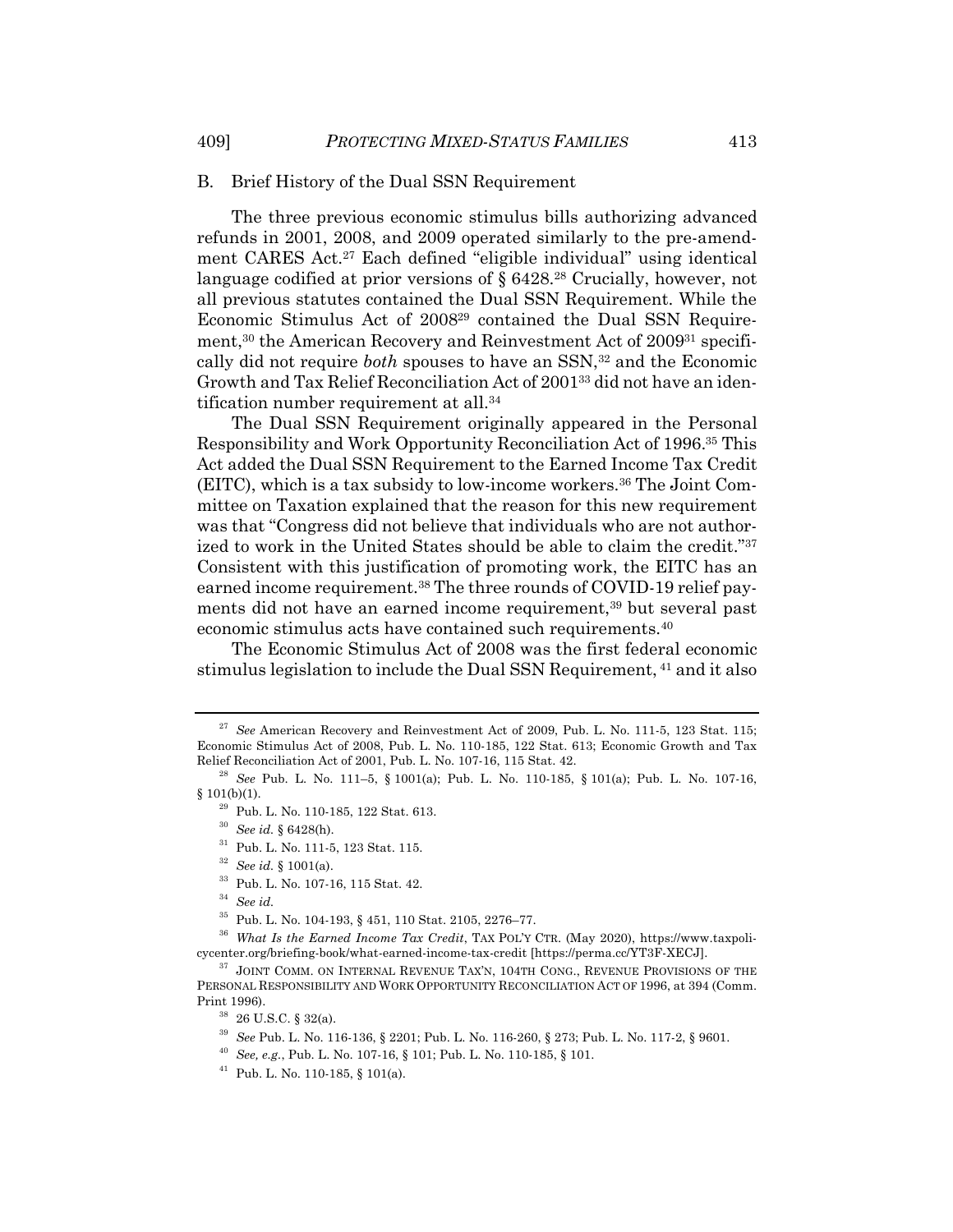introduced the Armed Forces exception.42 Congress included the Dual SSN Requirement after lobbying by anti-immigrant groups, including the Federation for American Immigration Reform.43 Legislators were surprised when the Dual SSN Requirement also denied stimulus payments to thousands of Armed Forces members.<sup>44</sup> Congress swiftly responded by amending the law to add an exception to the Dual SSN Requirement if one spouse is a member of the U.S. Armed Forces. <sup>45</sup> An identical exception was included in the CARES Act.<sup>46</sup>

#### C. SSN Versus ITIN Filers

The Dual SSN Requirement does not draw a clean line between undocumented—which scholars use interchangeably with unlawful or illegal47—and lawful immigrants. The Department of Homeland Security (DHS) must provide work authorization for noncitizens to be eligible for an SSN, unless the noncitizen is lawfully admitted to the United States for permanent residence.<sup>48</sup> Noncitizens are generally admitted into the country either through one of the lawful permanent resident (LPR) visas or as a nonimmigrant via a visa to stay on a temporary basis.49 Notably, refugees and persons granted asylum are not eligible to become LPRs until one year after admission to the United States or receiving asylum.50

Most nonimmigrants, with some exceptions, are not allowed to work in the United States and are therefore ineligible for an SSN.<sup>51</sup>

<sup>42</sup> Heroes Earnings Assistance and Relief Tax Act of 2008, Pub. L. No. 110-245, 122 Stat. 1624,  $§$ 101(a).

<sup>43</sup> *See* Ken McLaughlin, *Married a Foreigner? Kiss That Tax Rebate Goodbye*, CHI. TRIB. (May 11, 2008), https://www.chicagotribune.com/news/ct-xpm-2008-05-11-0805100016-story.html [https://perma.cc/G98T-8U5M].

<sup>44</sup> *See id.*

<sup>45</sup> Pub. L. No. 110-245, 122 Stat. 1624, § 101(a); ERIKA K. LUNDER, CONG. RSCH SERV., RS21732, FEDERAL TAXATION OF ALIENS WORKING IN THE UNITED STATES 3 (2012), https://fas.org/sgp/crs/misc/RS21732.pdf [https://perma.cc/6D49-7NEE].

<sup>46</sup> 26 U.S.C. § 6428(a)(g)(4). This exception persists after the CARES Act amendment. *See* Pub. L. No. 116-260, § 273(a).

<sup>47</sup> *See, e.g.*, Bill Piatt, *Born as Second Class Citizens in the U.S.A.: Children of Undocumented Parents*, 63 NOTRE DAME L. REV. 35, 35 n.2 (1988).

<sup>48</sup> *See Social Security Numbers for Noncitizens*, SOC. SEC. ADMIN., https://www.ssa.gov/pubs/EN-05-10096.pdf [https://perma.cc/2QAM-M6HV] (last visited Oct. 18, 2020); *Immigration and Taxation*, IRS NATIONWIDE TAX F. (2014), https://www.irs.gov/pub/irsutl/20-Immigration%20and%20Taxation.pdf [https://perma.cc/8D23-JUG5].

<sup>&</sup>lt;sup>49</sup> MARGOT L. CRANDALL-HOLLICK & ABIGAIL F. KOLKER, CONG. RSCH. SERV., IN11376, NONCITIZENS AND ELIGIBILITY FOR THE 2020 RECOVERY REBATES 1 (2020), https://crsreports.congress.gov/product/pdf/IN/IN11376 [https://perma.cc/55EF-ERA4].

<sup>50</sup> *How the United States Immigration System Works*, AM. IMMIGR. COUNCIL (Oct. 10, 2019), https://www.americanimmigrationcouncil.org/research/how-united-states-immigration-systemworks [https://perma.cc/T7FS-UP82].

<sup>51</sup> *See* JILL H. WILSON, CONG. RSCH. SERV., R45040, IMMIGRATION: NONIMMIGRANT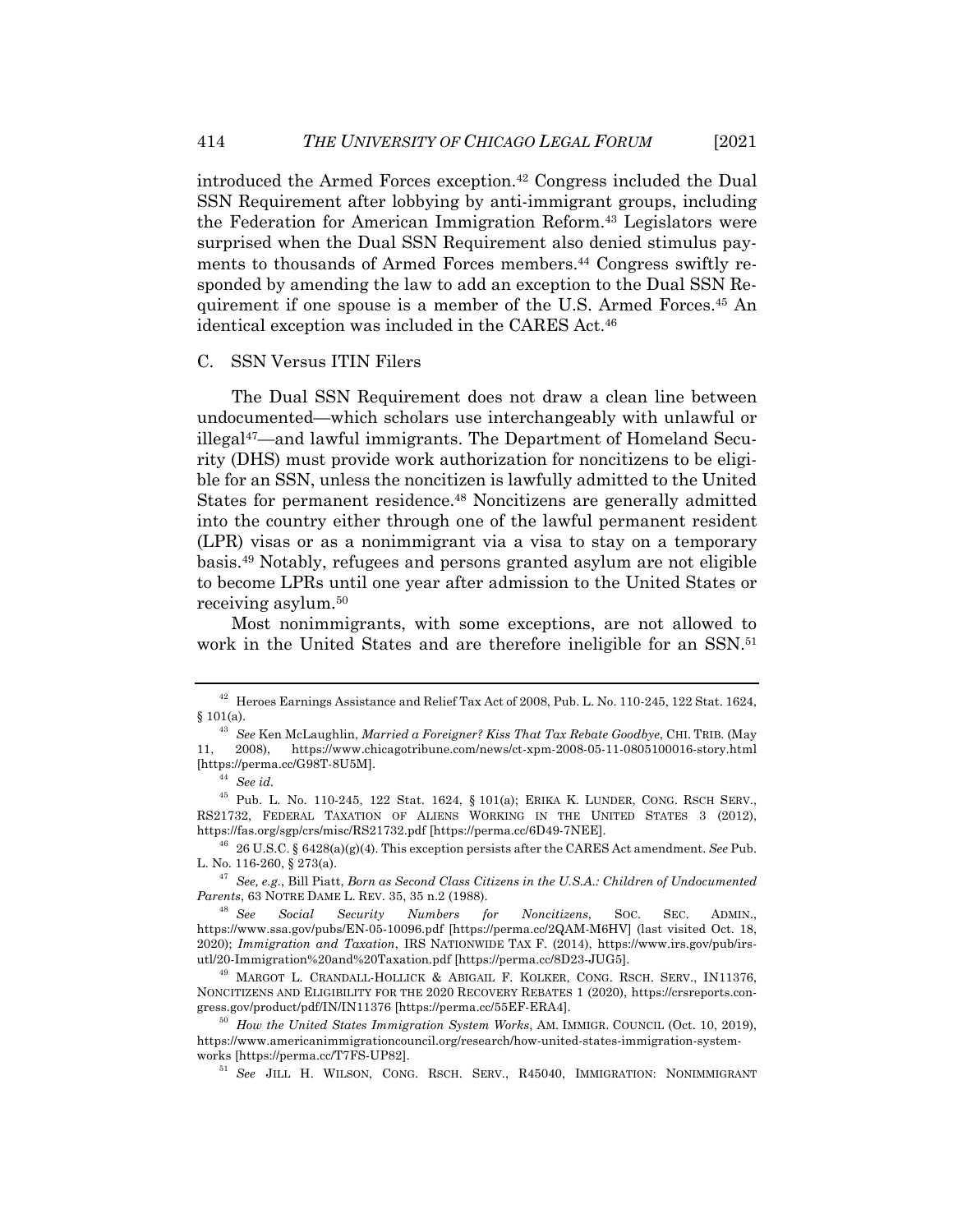Common examples of nonimmigrant visas are international student, tourist, and business visitor visas.52 Foreign students with F-1 and J-1 visas can in very limited circumstances receive work authorization.53 However, spouses and dependents of temporary workers and foreign students are generally ineligible to work.<sup>54</sup>

There are thus several groups of noncitizens that lawfully reside in the United States without an SSN. The Social Security Administration drives this point home itself, by stating that "lawfully admitted noncitizens can get many benefits and services without a Social Security number," and that "unless you are a noncitizen who wants to work in the United States, you probably don't need a Social Security number."55

For U.S. income tax purposes, taxpayers can be required to file a federal tax return regardless of whether they have an SSN or are lawfully present in the country.56 Taxpayers must use an SSN to file their federal tax returns, but a taxpayer can use an ITIN if they are ineligible for an SSN.57 The IRS believes that "a large proportion of ITIN filers are unlawfully present aliens," but there is little publicly available data to confirm this.58 Because there are many groups of lawful immigrants who are ineligible for an SSN, it seems likely that a nontrivial percentage of ITIN filers are lawfully present in the U.S.59 Additionally, foreign spouses that live abroad but want to file jointly with their U.S. citizen spouse also need to use an ITIN.<sup>60</sup>

Just as not all ITIN filers are unlawful immigrants, not all SSN filers are lawful. For example, an immigrant may have obtained an SSN illegally or may have lawfully received an SSN but now have overstayed their visa.61 The Social Security Administration estimated in 2010 that

<sup>(</sup>TEMPORARY) ADMISSIONS TO THE UNITED STATES 3 (2019), https://crsreports.congress.gov/product/pdf/R/R45040 [https://perma.cc/T3UR-T2EE].

<sup>52</sup> *See id.* at 15.

<sup>53</sup> *See Working in the United States*, DEP'T OF HOMELAND SEC., https://studyinthestates.dhs.gov/students/work/working-in-the-united-states [https://perma.cc/R9BD-M5U2] (last visited Dec. 11, 2020).

<sup>54</sup> *See* WILSON, *supra* note 51, at App'x.

<sup>55</sup> *Social Security Numbers for Noncitizens*, *supra* note 48.

<sup>56</sup> CRANDALL-HOLLICK & KOLKER, *supra* note 49, at 1.

 $^{57}$   $\,$   $Id.$  at 2.

<sup>58</sup> *Id.*

<sup>59</sup> *Fact Sheet: Individual Taxpayer Identification Numbers (ITINs)*, NAT'L IMMIGR. F. (July 1, 2020), https://immigrationforum.org/article/fact-sheet-individual-taxpayer-identification-numbers-itins/#\_ftnref8 [https://perma.cc/JE3J-NYTY].

 $60$  The foreign spouse would be a nonresident alien, but if they are married to a U.S. citizen, they have the choice to elect to be a resident alien to file jointly with their spouse. *See* Jane A. Bruno, *US Tax Implications of a Non-American Spouse*, AM. CITIZENS ABROAD (Feb. 2019), https://www.americansabroad.org/nonamerican-spouse-us-tax-implications/ [https://perma.cc/DUY5-MJKH].

<sup>61</sup> Stephen Goss et al., *Effects of Unauthorized Immigration on the Actuarial Status of the Social Security Trust Funds*, SOC. SEC. ADMIN. (Apr. 2013), https://www.ssa.gov/OACT/NOTES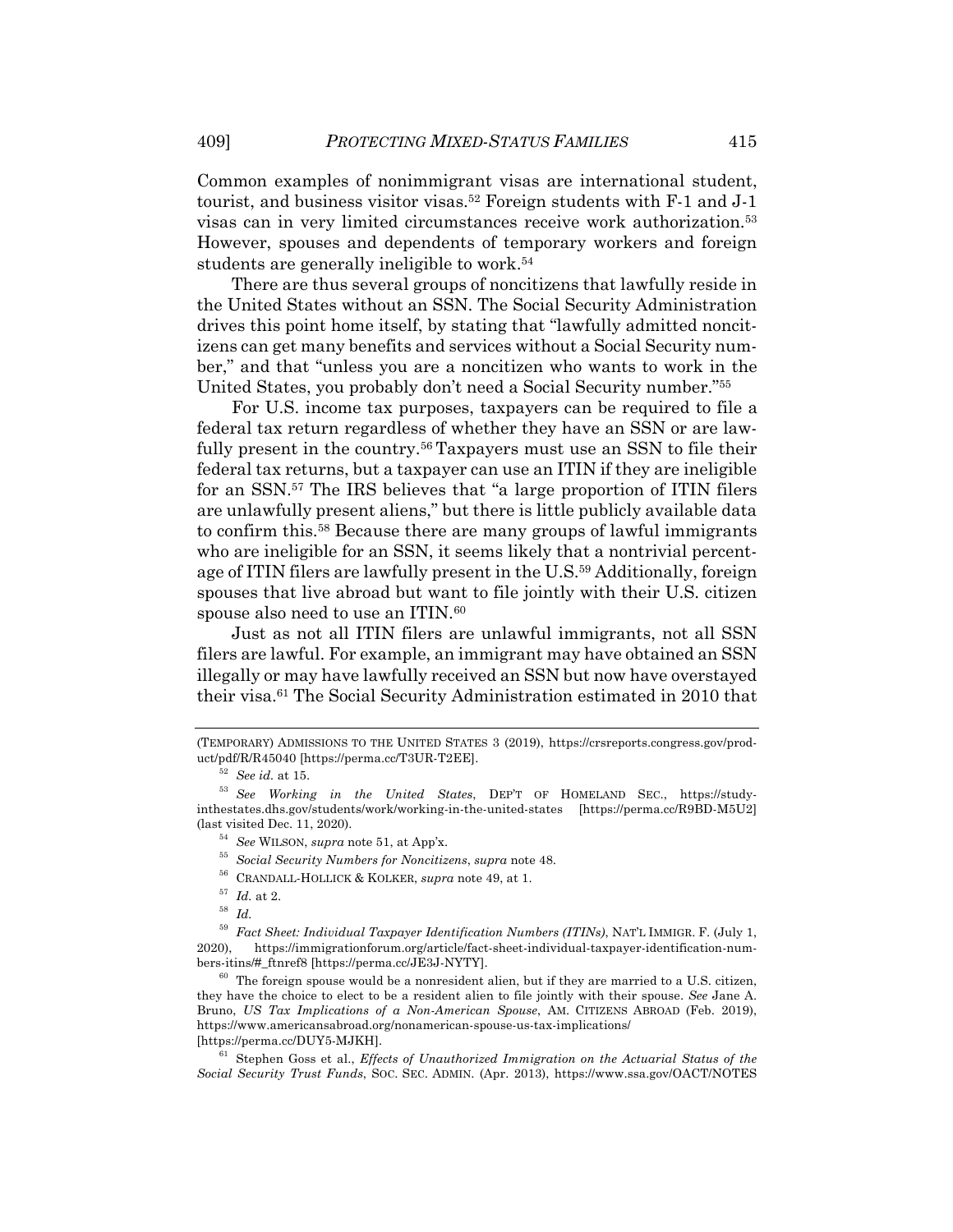1.8 million immigrants worked with an illegitimate SSN, and 700,000 worked with SSNs obtained with fraudulent identification.<sup>62</sup>

#### III. STANDARDS OF REVIEW

An equal protection claim challenges a law that creates benefits or burdens for a defined group, on the grounds that the government has created an impermissible distinction between favored and disfavored groups.63 However, the Fourteenth Amendment's Equal Protection Clause, incorporated against the federal government via the Fifth Amendment,<sup>64</sup> does not uniformly prevent the government from treating classes of people differently.65 To determine which government classifications are permissible, the Supreme Court reviews these claims within a tiered framework of scrutiny.<sup>66</sup>

There are three tiers of scrutiny in equal protection doctrine: rational basis, intermediate scrutiny, and strict scrutiny.67 The default tier of scrutiny that applies most often is rational basis review.68 When a classification "disadvantage[s] a 'suspect class'" or "impinge[s] upon the exercise of a 'fundamental right,'" however, the Court instead reviews the classification using strict scrutiny.69 Between strict scrutiny and rational basis review, there is also intermediate scrutiny, which is generally triggered when the law disadvantages a "quasi-suspect" class.70 There are only two quasi-suspect classes: gender71 and illegitimacy.<sup>72</sup>

The courts in the initial CARES Act litigation did not ultimately determine the applicable level of scrutiny because they held that the plaintiffs plausibly alleged that the Dual SNN Requirement would fail

<sup>/</sup>pdf\_notes/note151.pdf [https://perma.cc/9VX4-F6AG].

<sup>62</sup> *Id.*

 $^{63}\,$  GEOFFREY R. STONE ET AL., CONSTITUTIONAL LAW 509 (Rachel E. Barkow et al. eds., 8th ed. 2018).

 $64$  When an equal protection challenge is brought against a federal law, rather than a state law, that claim arises under the Fifth Amendment, not the Fourteenth Amendment. *See* Bolling v. Sharpe, 347 U.S. 497, 499 (1954). Still, the equal protection analysis is the same. *See* Weinberger v. Wiesenfeld, 420 U.S. 636, 638 n.2 (1975) ("This Court's approach to Fifth Amendment equal protection claims has always been precisely the same as to equal protection claims under the Fourteenth Amendment."); Adarand Constructors, Inc. v. Pena, 515 U.S. 200, 217 (1995). *But see infra* Part III.C.

<sup>65</sup> Reed v. Reed, 404 U.S. 71, 75 (1971).

 $^{66}\,$  STONE ET AL.,  $supra$  note 63, at 510.

<sup>67</sup> Marcy Strauss, *Reevaluating Suspect Classifications*, 35 SEATTLE U. L. REV. 135, 136–37 (2011).

<sup>68</sup> STONE ET AL., *supra* note 63, at 510.

<sup>69</sup> Plyler v. Doe, 457 U.S. 202, 216–17 (1982).

<sup>70</sup> Strauss, *supra* note 67, at 137.

<sup>71</sup> *See, e.g.*, Craig v. Boren, 429 U.S. 190 (1976).

<sup>72</sup> *See, e.g.*, Clark v. Jeter, 486 U.S. 456 (1988).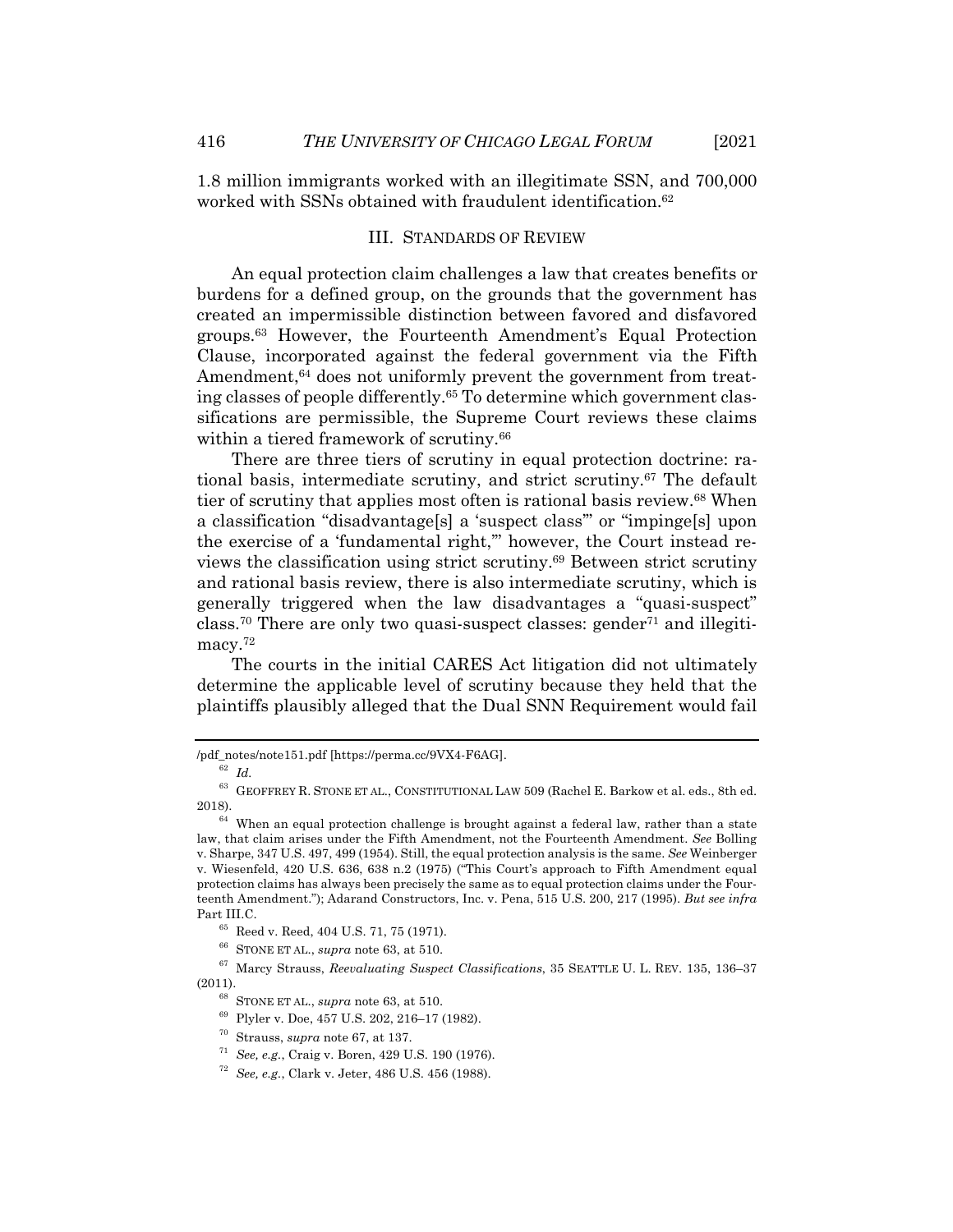even under rational basis review.73 Therefore, this Part will explore the tiers of scrutiny that could be triggered by the Dual SSN Requirement's classification of citizen spouses and children in mixed-status families and outline the relevant doctrinal tests in each tier.

#### A. Strict Scrutiny

1. Citizen spouses and the boundaries of the fundamental right of marriage

The Court has long held that the right to marry is fundamental under the Due Process Clause.74 In *Loving v. Virginia*, <sup>75</sup> the Court struck down a Virginia miscegenation statute under the Equal Protection and Due Process Clauses of the Fourteenth Amendment.76 Although that case focused on racial discrimination, the majority also emphasized the importance of intimate relationships, explaining that "[m]arriage is one of the 'basic civil rights of man,' fundamental to our very existence and survival."77 More recently, in *Obergefell v. Hodges*, 78 the Court held that under the Due Process and Equal Protection Clauses, same-sex couples could not be denied the right to marry.79

Whether the fundamental right of marriage is implicated for spouses in mixed-status families challenging the Dual SSN Requirement, thus triggering strict scrutiny, turns on how broadly the right is understood. Marriage is clearly a fundamental right, but the boundaries of that right are unclear. In *Zablocki v. Redhail*, <sup>80</sup> for example, the Court described the right of marriage as the right to *enter into* marriage.81 Applying strict scrutiny, the *Zablocki* Court struck down a Wisconsin law that required certain residents to obtain a court order granting permission to marry because it unconstitutionally interfered with the fundamental right of marriage.<sup>82</sup> The Court then cautioned that its holding did not "suggest that every state regulation which relates in any way to the incidents of or prerequisites for marriage must be subjected to rigorous scrutiny."83 Instead, "reasonable regulations that do

<sup>73</sup> *See* R.V. v. Mnuchin, No. 20-cv-1148, 2020 WL 3402300, at \*8 (D. Md. June 19, 2020); Amador v. Mnuchin, 476 F. Supp. 3d 125, 152–53 (D. Md. 2020).

<sup>74</sup> *See, e.g.*, Zablocki v. Redhail, 434 U.S. 374, 383 (1978).

 $^{75}\,$  388 U.S. 1 (1967).

<sup>76</sup> *Id.* at 12.

<sup>77</sup> *Id.* (quoting Skinner v. Oklahoma, 316 U.S. 535, 541 (1942)).

<sup>78</sup> 576 U.S. 644 (2015).

 $^{\rm 79}$   $\emph{Id.}$  at 674–76.

<sup>80</sup> 434 U.S. 374 (1978).

<sup>81</sup> *Id.* at 386–91.

<sup>82</sup> *Id.* at 375–82.

<sup>83</sup> *Id.* at 386.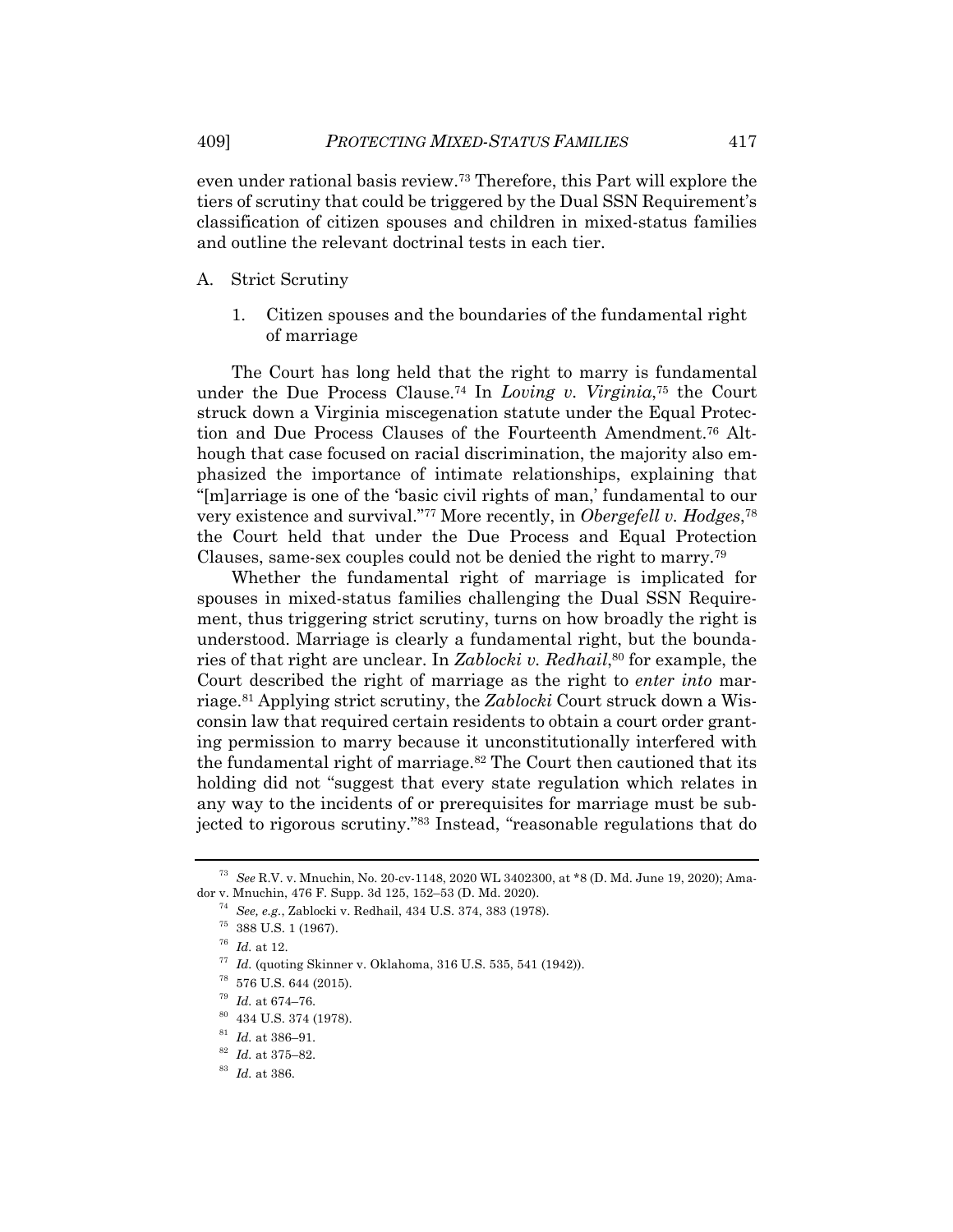not significantly interfere with decisions to enter into the marital relationship may legitimately be imposed."84

The Court's later cases describe the fundamental right of marriage differently than in *Zablocki*. <sup>85</sup> The Court in *Obergefell* focused extensively on the discriminatory impact of same-sex marriage bans, presenting a distinct departure from prior cases that focused "mechanistically" on the marriage restrictions themselves.<sup>86</sup> The Court held that samesex couples could not be denied "the constellation of benefits that the States have linked to marriage."87 Two years later, in *Pavan v. Smith*, 88 the Court affirmed that the holding of *Obergefell* extends to states' differential treatment of same-sex marriages, not just the requirement that states allow same-sex marriages to be performed.89 The case considered an Arkansas law on artificial insemination, which required a birth mother's male spouse to be listed on the child's birth certificate but allowed state officials to omit a birth mother's female spouse.90 The Court held that this disparate treatment violated equal protection and due process, similar to *Obergefell*. <sup>91</sup> Thus, the Supreme Court's recent cases suggest that, at least in cases of differential treatment, the fundamental right of marriage is broader than simply the legal ability to enter into marriage.

It is still uncertain how far the fundamental right of marriage extends. Some "distinction[s] between married persons and unmarried persons" remain constitutionally permissible.92 For example, in *Califano v. Jobst*, <sup>93</sup> the Supreme Court upheld a federal law that terminated a dependent child's social security benefits upon marriage.94 The Court explained that "tradition and common experience support the conclusion that marriage is an event which normally marks an important

<sup>84</sup> *Id.* (citing Califano v. Jobst, 434 U.S. 47, 55 n.12 (1977)).

<sup>85</sup> *See* Holning Lau, *From* Loving *to* Obergefell*: Elevating the Significance of Discriminatory Effects*, 25 VA. J. SOC. POL'Y & L. 317, 326 n.67 (2018).

<sup>86</sup> *See id.*

<sup>87</sup> *Obergefell*, 576 U.S. at 670.

<sup>88</sup> 137 S. Ct. 2075 (2017) (per curiam).

<sup>89</sup> *See id.* at 2078; Henderson v. Box, 947 F.3d 482, 484 (7th Cir. 2020) ("The [district court] judge concluded that . . . *Obergefell v. Hodges* oblige[s] governmental bodies to treat same-sex couples identically to opposite-sex couples. . . . The district court's understanding of *Obergefell* has been confirmed by *Pavan v. Smith* . . . ." (internal citations omitted)), *cert. denied sub nom.* Box v. Henderson, 141 S. Ct. 953 (2020) (mem.).

<sup>90</sup> *See Pavan*, 137 S. Ct. at 2078.

<sup>91</sup> *See id.*

 $^{92}\,$  Califano v. Jobst, 434 U.S. 47, 53 (1977).

<sup>93</sup> 434 U.S. 47 (1977).

<sup>94</sup> *Id.* at 58.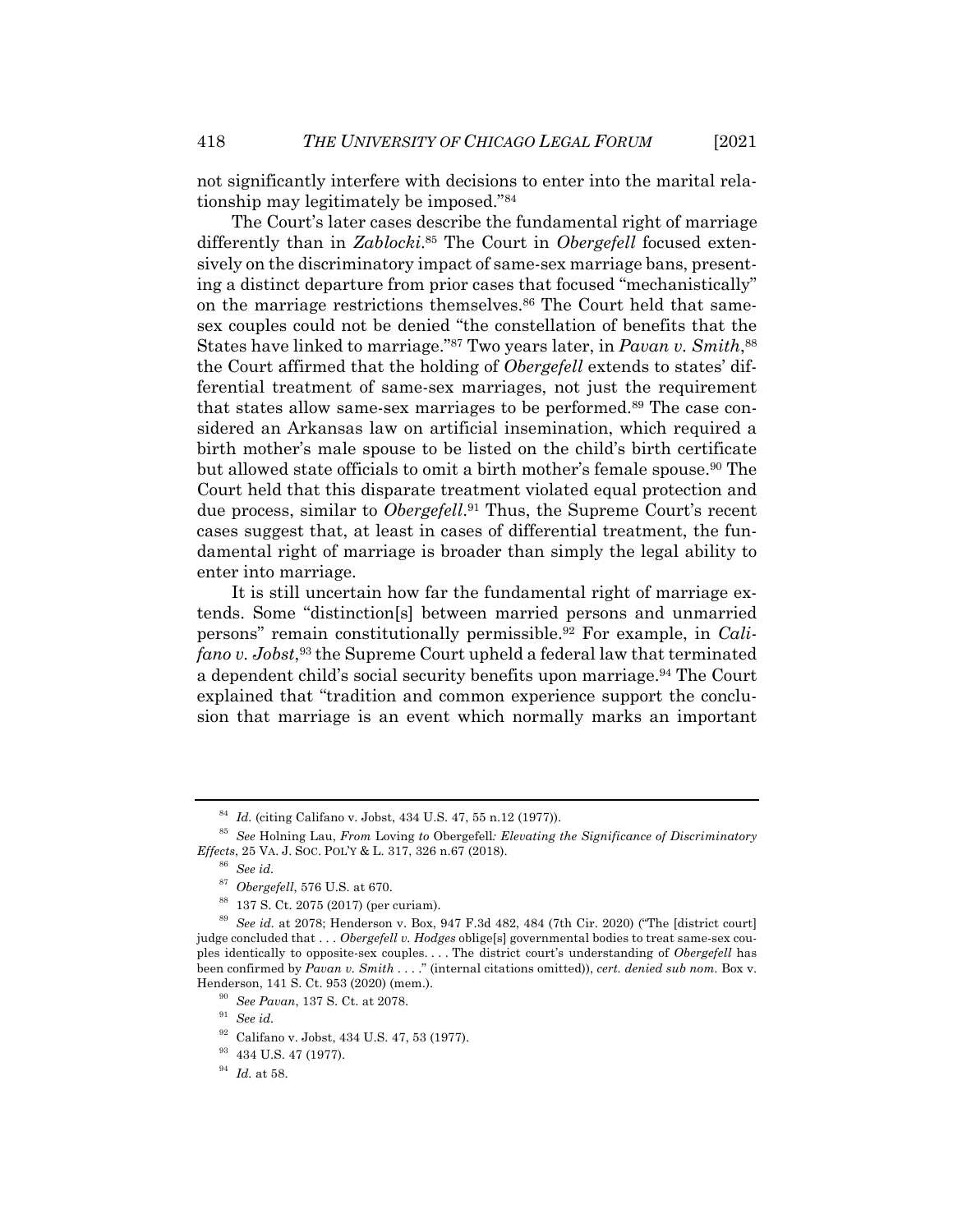change in economic status," which can be rationally relied on as an indicator of financial dependency.95 Similarly, the Second Circuit in *Druker v. Commissioner*<sup>96</sup> upheld "the so-called 'marriage penalty'" that results from higher federal income tax rates for married taxpayers than single taxpayers.97 It is not possible to maintain horizontal equity between married couples and keep an individual's tax liability unaffected by a change in marital status, so the court concluded that Congress could permissibly choose to maintain horizontal equity.98

#### 2. The strict scrutiny test

To survive strict scrutiny, the government's classification must be "narrowly tailored to further compelling governmental interests."99 The Court has never provided clear guiding principles as to which governmental interests are "compelling."100 The Court has sometimes derived compelling interests from the text of the Constitution,<sup>101</sup> but the Court has also declared some interests compelling without any serious inquiry whatsoever.102 Scholars have described the Court's approach as akin to a "know it when I see it" standard,<sup>103</sup> relying on "unelaborated social or moral value judgments."104 For example, without any discussion, the Court has established that national security is "obvious[ly]" a compelling interest, $105$  while "speed and efficiency" is not. $106$ 

Scholars note that this ad hoc approach results in part from the Court's common practice of declining to decide whether the government's interest is compelling by holding instead that the government's means are not narrowly tailored regardless.107 Determining whether a

<sup>100</sup> *See* Richard H. Fallon, Jr., *Strict Judicial Scrutiny*, 54 UCLA L. REV. 1267, 1321 (2007).

<sup>101</sup> *See, e.g.*, Regents of the Univ. of Cal. v. Bakke, 438 U.S. 265, 312 (1978) (plurality opinion) (stating that a public university has a compelling interest in attaining diversity as part of its academic freedom, which is "a special concern of the First Amendment").

<sup>102</sup> *See* Stephen E. Gottlieb, *Compelling Governmental Interests: An Essential but Unanalyzed Term in Constitutional Adjudication*, 68 B.U. L. REV. 917, 932–37 (1988).

<sup>103</sup> *See id.* at 937.

<sup>104</sup> Note, *Let the End Be Legitimate: Questioning the Value of Heightened Scrutiny's Compelling-and Important-Interest Inquiries*, 129 HARV. L. REV. 1406, 1410 (2016).

<sup>105</sup> Haig v. Agee, 453 U.S. 280, 307 (1981).

<sup>106</sup> Stanley v. Illinois, 405 U.S. 645, 656 (1972).

<sup>107</sup> *See* Robert T. Miller, *What is a Compelling Governmental Interest?*, 21 J. OF MORALITY & MKTS. 71, 73–74 (2018); Note, *Let the End Be Legitimate*, *supra* note 104, at 1409–16 (describing the Court's tendency to define a governmental interest narrowly when there are perceived flaws in the government's chosen means).

<sup>95</sup> *Id.* at 53.

<sup>96</sup> 697 F.2d 46 (2d Cir. 1982).

 $^{97}$   $\,$   $\!d.$  at 49–50.

<sup>98</sup> *Id.*

<sup>99</sup> *See, e.g.*, Grutter v. Bollinger, 539 U.S. 306, 326 (2003).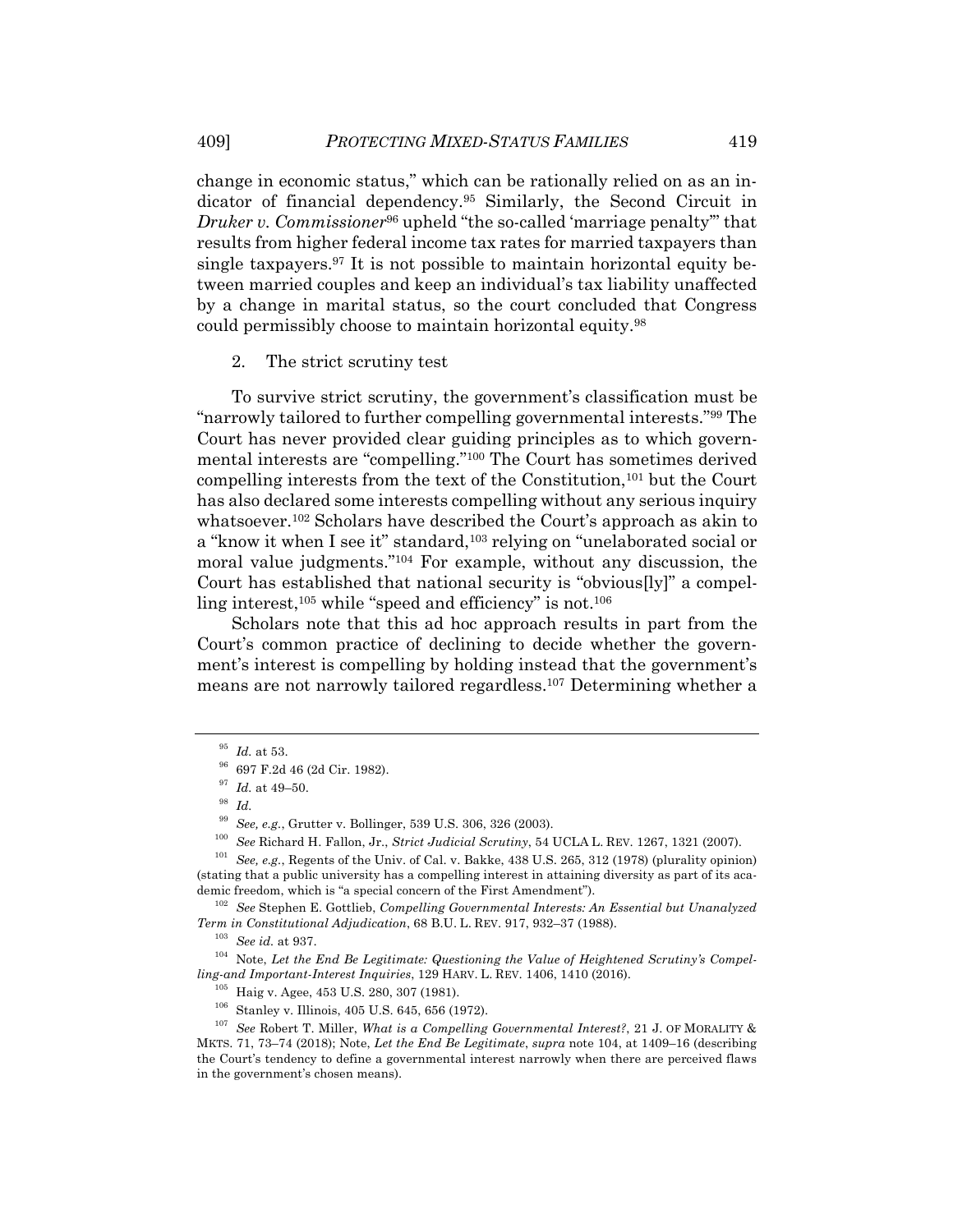classification is "narrowly tailored" is relatively more straightforward. The classification must be "'necessary . . . to the accomplishment' of its purpose or the safeguarding of its interest."108 It also must be the "least restrictive" means to achieving the compelling interest.109 The Court often finds that overinclusive and underinclusive statutes are not narrowly tailored.110 The Court's logic in rejecting underinclusive statutes is that the government cannot infringe on fundamental rights when it is expected to fail to meet its goals. This predictable failure "diminish[es] the credibility of the government's rationale" for infringing on the fundamental right in the first place.<sup>111</sup>

Strict scrutiny is thus an incredibly difficult standard to meet, and there are very few examples of the Court sustaining a classification after determining that strict scrutiny applied.112 For this reason, scholars often describe strict scrutiny as ""strict' in theory and fatal in fact."<sup>113</sup>

#### B. Intermediate Scrutiny Analysis

1. Citizen children and extending *Plyler v. Doe*

In general, intermediate scrutiny is reserved for laws that implicate a quasi-suspect class.114 Citizen children in mixed-status families do not fall within either quasi-suspect classes: gender or illegitimacy.115 The Court has not recognized another quasi-suspect class since 1977.116 Plyler v. Doe,<sup>117</sup> however, presented a unique and consequential deviation from this general rule that could provide citizen children in mixedstatus families a path to intermediate scrutiny.

<sup>108</sup> Regents of Univ. of Cal. v. Bakke, 438 U.S. 265, 305 (1978) (plurality opinion) (quoting *In re* Griffiths, 413 U.S. 717, 721–22 (1973)).

<sup>109</sup> *See* Gottlieb, *supra* note 102, at 918 n.6.

<sup>110</sup> *See* Fallon, *supra* note 100, at 1327–28.

<sup>111</sup> City of Ladue v. Gilleo, 512 U.S. 43, 52 (1994).

<sup>112</sup> *See* Peter J. Rubin, *Reconnecting Doctrine and Purpose: A Comprehensive Approach to Strict Scrutiny After* Adarand *and* Shaw, 149 U. PA. L. REV. 1, 4 (2000).

<sup>113</sup> *See* Gerald Gunther, *Foreword: In Search of Evolving Doctrine on a Changing Court: A Model for a Newer Equal Protection*, 86 HARV. L. REV. 1, 8 (1972). The Court has recently pushed back against this understanding, but only in the context of affirmative action. *See* Adarand Constructors, Inc. v. Pena, 515 U.S. 200, 237 (1995) ("[W]e wish to dispel the notion that strict scrutiny is 'strict in theory, but fatal in fact.' . . . When race-based action is necessary to further a compelling interest, such action is within constitutional constraints if it satisfies the 'narrow tailoring' test this Court has set out in previous cases." (internal citations omitted)).

<sup>114</sup> *See* Strauss, *supra* note 67, at 138.

<sup>115</sup> *See id.* at 146 (identifying the two quasi-suspect classes).

<sup>116</sup> EVAN GERSTMANN, THE CONSTITUTIONAL UNDERCLASS: GAYS, LESBIANS, AND THE FAILURE OF CLASS-BASED EQUAL PROTECTION 24 (1999).

 $^{117}\,$  457 U.S. 202 (1982).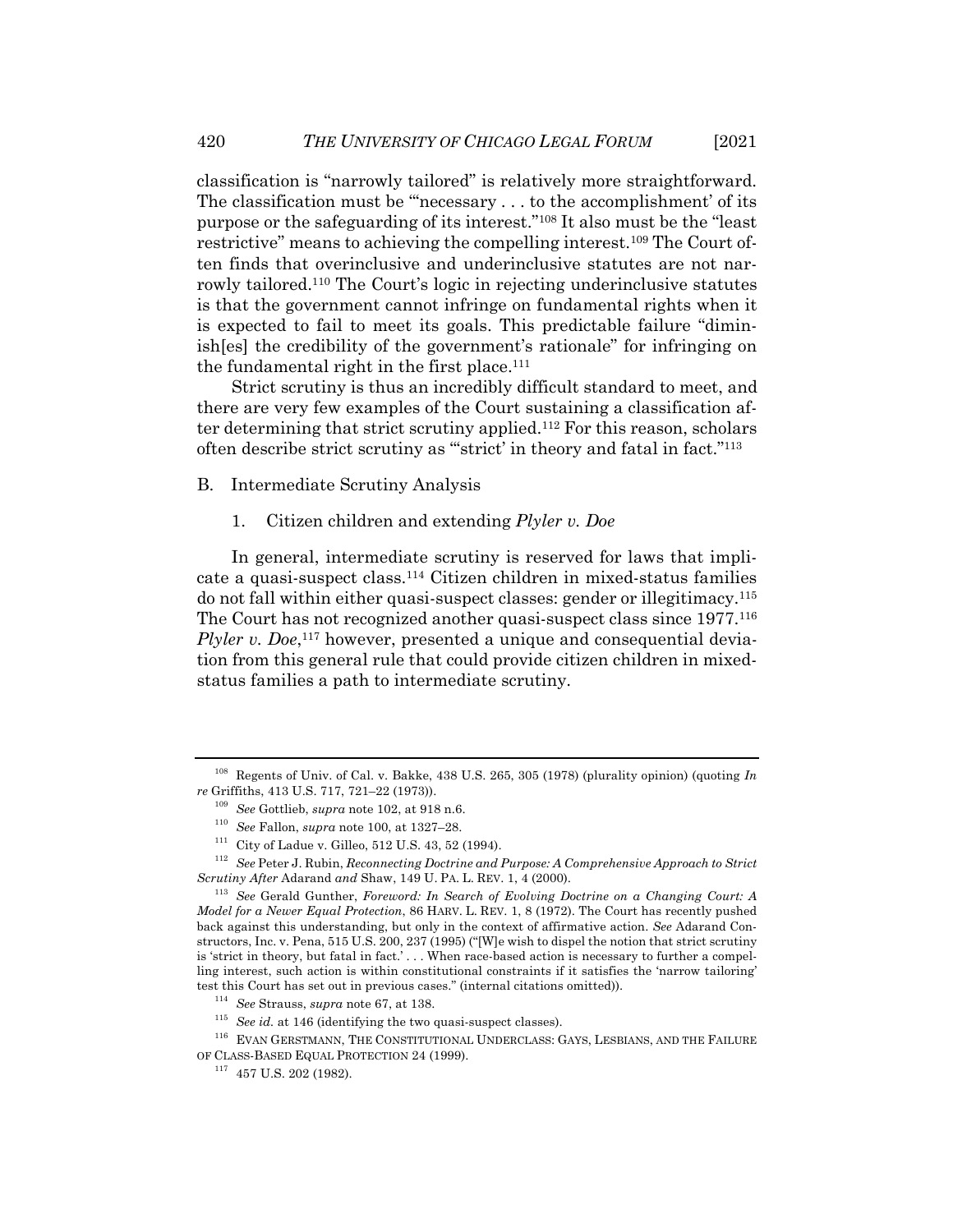In *Plyler*, the Court used intermediate scrutiny to invalidate a Texas statute that denied public schooling to undocumented children.118 The Court first analyzed the characteristics of undocumented children as a group and found a close analogy to the quasi-suspect class of illegitimate children.119 The Court stated that, like illegitimate children, undocumented children "can affect neither their parents' conduct nor their own status."120 Therefore, "[e]ven if the State found it expedient to control the conduct of adults by acting against their children, legislation directing the onus of a parent's misconduct against his children does not comport with fundamental conceptions of justice."121

The Court's use of intermediate scrutiny in *Plyler* was striking, as it neither held that undocumented aliens are a quasi-suspect class nor that education was a fundamental right.122 The Court reasoned that Texas's law would "impose[ ] a lifetime hardship on a discrete class of children not accountable for their disabling status."123 Thus, the Court seemed to suggest that the combination of the importance of the right at stake and the injustice of punishing the children for their parents' actions can justify intermediate scrutiny, even if either alone would not.124

The Supreme Court after *Plyler* was quick to confine the case to its facts.125 In *Kadrmas v. Dickinson Public Schools*, <sup>126</sup> the plaintiffs challenged a law that allowed school districts to charge a transportation user fee.127 The Court declined to extend *Plyler*, reiterating that intermediate scrutiny has "generally been applied only in cases that involved discriminatory classifications based on sex or illegitimacy."128 The Court acknowledged that *Plyler* did not fit this general rule but stated that *Plyler* has not been extended "beyond the 'unique circumstances.'"129 The Court framed the unique circumstances of *Plyler* as two-pronged. First, children were penalized for the illegal conduct of

 $^{118}\,$   $Id.\,$  at 230.

<sup>119</sup> *Id.* at 220 (citing Weber v. Aetna Cas. & Sur. Co., 406 U.S. 164, 175 (1972)).

<sup>120</sup> *Id.*

<sup>121</sup> *Id.*

<sup>122</sup> *See id.* at 223–24.

<sup>123</sup> *Id*.

<sup>124</sup> *See id.* ("[M]ore is involved in these cases than the abstract question whether [the statute at issue] discriminates against a suspect class, or whether education is a fundamental right.").

<sup>125</sup> *See* Robert C. Farrell, *Successful Rational Basis Claims in the Supreme Court from the 1971 Term Through* Romer v. Evans, 32 IND. L. REV. 357, 385–87 (1999).

 $^{126}\,$  487 U.S. 450 (1988).

<sup>127</sup> *Id.* at 452.

<sup>128</sup> *Id.* at 459.

<sup>&</sup>lt;sup>129</sup> *Id.* (quoting *Plyler*, 457 U.S. at 239 (Powell, J., concurring)).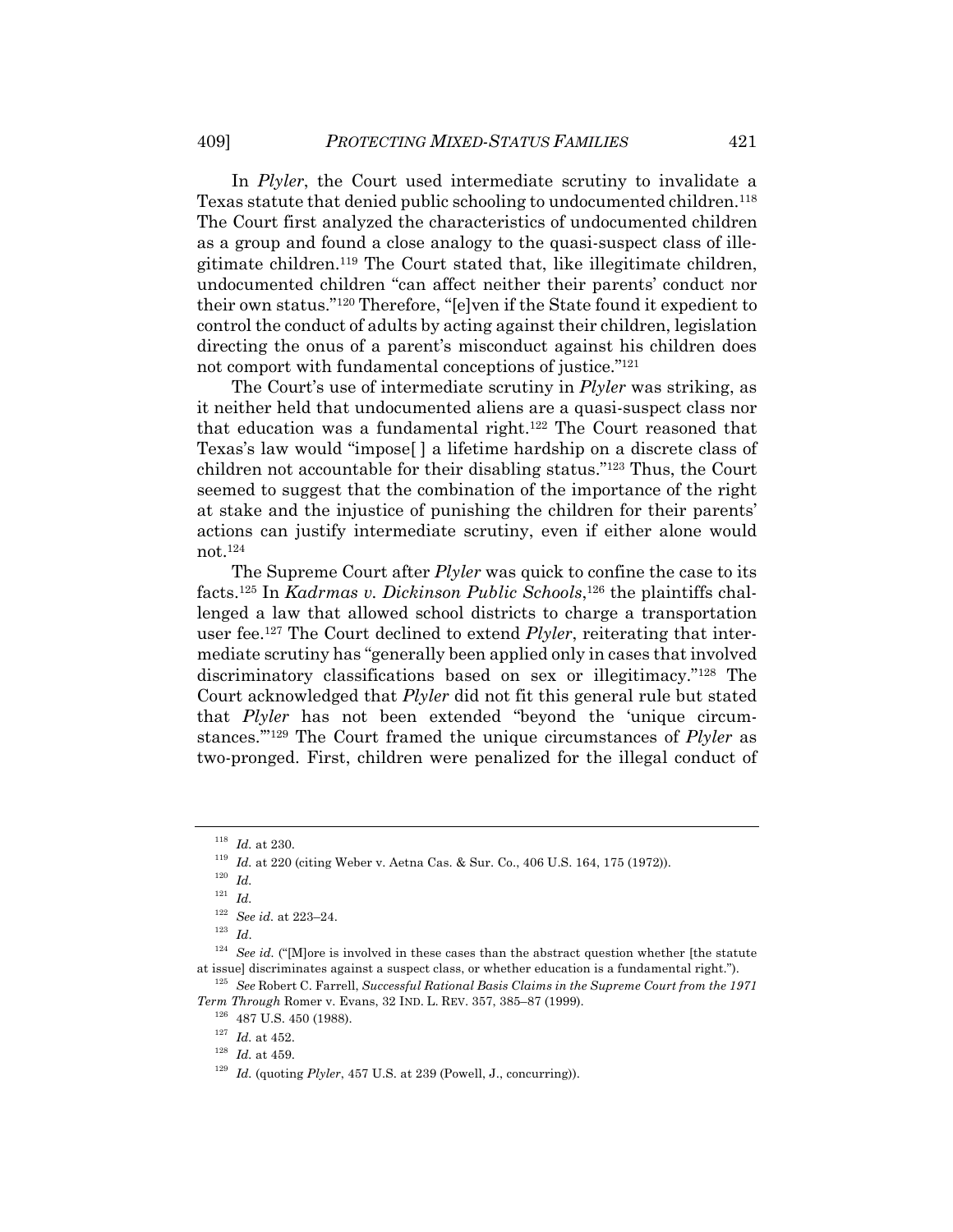their parents.130 Second, the law at issue "promot[ed] the creation and perpetuation of a subclass of illiterates" that would worsen problems of "unemployment, welfare, and crime."131 The Court easily decided that a user fee neither punishes children for the illegal conduct of their parents nor creates a subclass of illiterates, so *Plyler* was inapplicable.132

Although the Supreme Court has declined to extend *Plyler*, the Second Circuit did so a decade later in *Lewis v. Thompson*. <sup>133</sup> *Lewis* presented facts more analogous for our purposes than *Plyler* because *Lewis* concerned a federal classification discriminating against citizen children of undocumented parents.134 In *Lewis*, the Second Circuit held that the Medicaid statute that denied automatic Medicaid coverage at birth for citizen children of undocumented mothers violated equal protection.135 The court first concluded that the appropriate review is intermediate scrutiny by analogizing the case to *Plyler*.136 Like *Plyler*, the plaintiffs in *Lewis* claimed that "a social welfare benefit, itself unrelated to immigration, has been denied on a discriminatory basis that violates the Equal Protection Clause."137

The court acknowledged that the Supreme Court "has not extended *Plyler* beyond its 'unique circumstances'" but nevertheless found that *Plyler* applied.<sup>138</sup> In doing so, the Second Circuit provided a broader interpretation of the unique circumstances in *Plyler* than the Supreme Court had in *Kadrmas*. The Second Circuit described the two prongs as "(a) penalizing children for the illegal conduct of their parents and (b) risking significant and enduring adverse consequences to the children."139 The court found both circumstances met because the children lose automatic eligibility due to their mother's illegal status, and this can be expected to have serious consequences.140 The court acknowledged that *Plyler* may have been a stronger case for intermediate scrutiny because denying public education "is more burdensome than the brief postponement of obtaining Medicaid coverage."141 The court countered, however, by stating that the plaintiffs' claim was stronger in this

<sup>130</sup> *Id.* (citing *Plyler*, 457 U.S. at 220).

<sup>131</sup> *Id.* (quoting *Plyler*, 457 U.S. at 230).

<sup>132</sup> *See id.* at 459–60.

<sup>133</sup> 252 F.3d 567 (2d Cir. 2001).

<sup>134</sup> *Id.* at 569.

<sup>135</sup> *See id.* at 590–91.

<sup>136</sup> *See id.* at 591.

<sup>137</sup> *Id.*

<sup>&</sup>lt;sup>138</sup> *Id.* (quoting Kadrmas v. Dickinson Pub. Schs., 487 U.S. 450, 459 (1988)).

<sup>139</sup> *Id.* (citing *Kadrmas*, 487 U.S. at 459).

<sup>140</sup> *See id.*

<sup>141</sup> *Id.* at 591.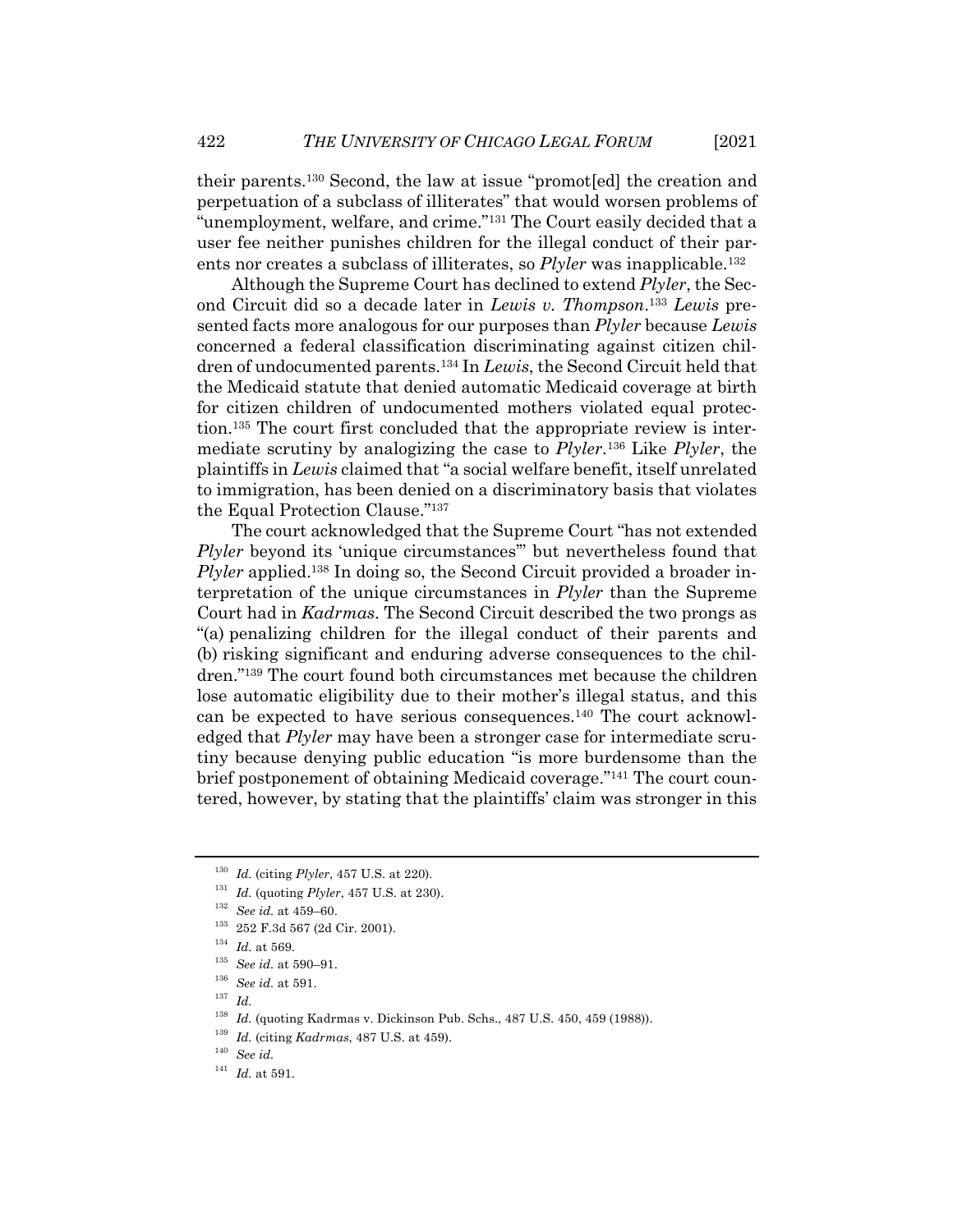case because, unlike in *Plyler*, the children discriminated against were citizens.142

#### 2. The intermediate scrutiny test

Under intermediate scrutiny, a classification only survives if it is "substantially related to an important governmental objective."143 The Court has never clearly articulated the difference between "compelling" and "important" governmental interests, but intermediate scrutiny is certainly not as demanding as strict scrutiny.144 Still, the government's justification must be "exceedingly persuasive," and "genuine, not hypothesized or invented post hoc in response to litigation."145 The government alone bears the "demanding" burden of justification.146 For example, in *Plyler*, the state claimed its policy was needed to deter illegal immigration, but the Court quickly rejected this justification, stating that state's chosen means were "ludicrously ineffectual" at preventing illegal immigration compared to other alternatives.<sup>147</sup>

Unlike in the strict scrutiny context, the Court has generally recognized efficiency as an important interest when analyzing a law under intermediate scrutiny. But the Court has a high bar for the means-ends fit for this interest.148 For example, in *Plyler*, the state claimed its policy was needed to reduce costs, but the Court rejected this justification.<sup>149</sup> The Court found any cost-savings to be unsubstantiated by the record and "wholly insubstantial in light of the costs involved to these children, the State, and the Nation."150 In *Jimenez v. Weinberger*, <sup>151</sup> the Court struck down a provision of the Social Security Act that allowed certain illegitimate children to qualify for benefits only if their disabled wageearner parent provided the child's support or lived with the child before developing the disability.152 The Court rejected the state's efficiency justification because it found no evidence that allowing illegitimate children to receive benefits would "significantly impair the federal Social

<sup>142</sup> *See id.*

<sup>143</sup> Clark v. Jeter, 486 U.S. 456, 461 (1988).

<sup>144</sup> Strauss, *supra* note 67, at 137 n.14.

<sup>145</sup> United States v. Virginia, 518 U.S. 515, 530–31 (1996).

<sup>146</sup> *Id.* at 533.

 $147$  Plyler v. Doe,  $457$  U.S.  $202$ ,  $228-29$  (1982) (internal citations omitted).

<sup>148</sup> *See id.* at 229–30.

<sup>149</sup> *See id.*

 $150$  *Id.* at 230.

 $^{151}\,$  417 U.S. 628 (1974).

 $^{152}\,$   $Id.\; {\rm at}\; 630.$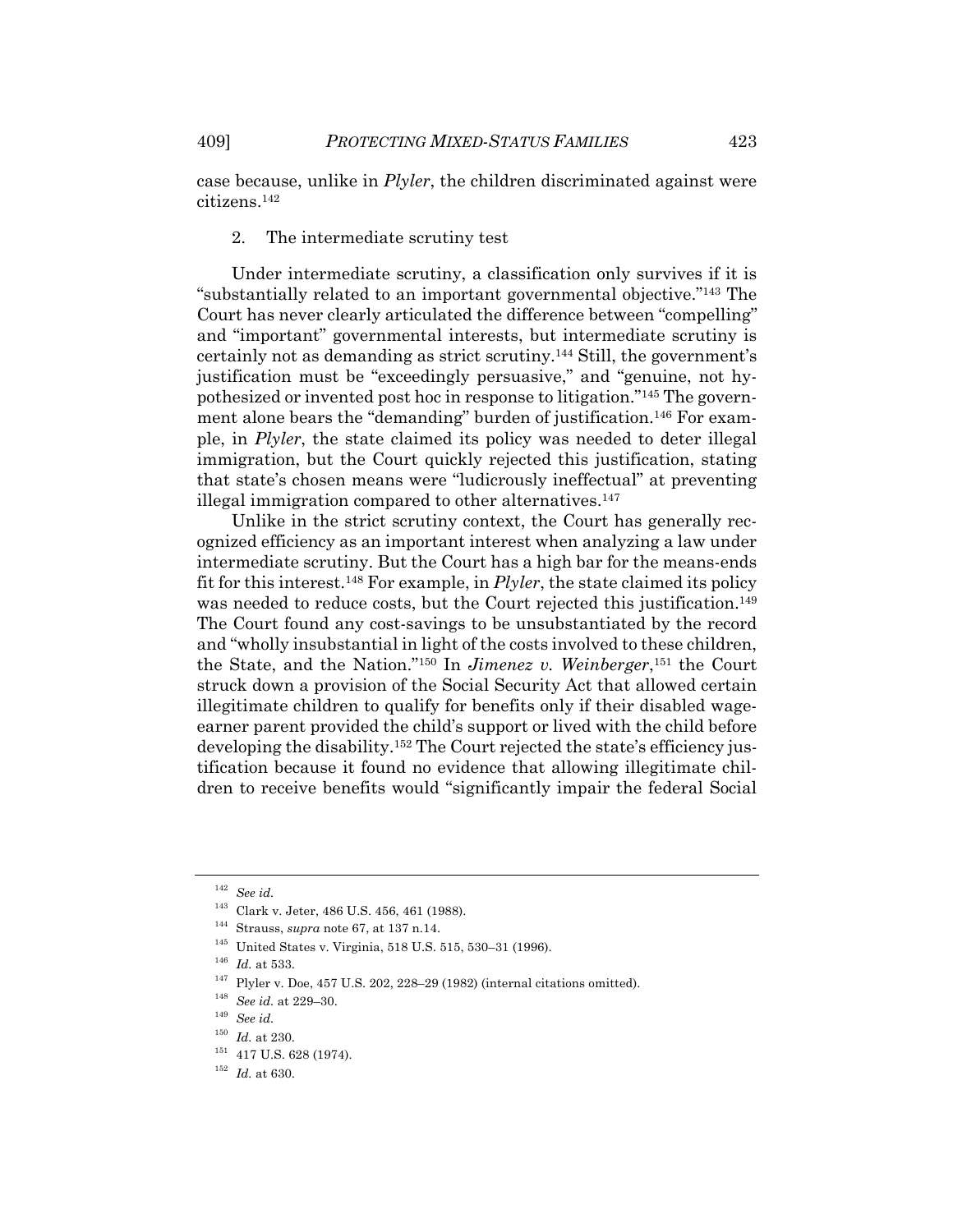Security trust fund and necessitate a reduction in the scope of persons benefited by the Act."153

The Court's intermediate scrutiny cases also illustrate the meansends fit required to justify the government's interest in preventing fraud.154 In *Jimenez*, the Court rejected the Government's claim that the statute was needed to prevent fraud because "the blanket and conclusive exclusion" of certain illegitimate children is not "reasonably related to the prevention of spurious claims."155 In contrast, in *Tuan Anh*  Nguyen v. I.N.S.,<sup>156</sup> the Court upheld a statute proscribing different requirements for a child's acquisition of citizenship depending on whether the child's citizen parent is the mother or father.157 The Government claimed an interest in preventing fraudulent claims of a biological parent-child relationship.158 The Court held that imposing extra steps on the father to prove paternity is "neither surprising nor troublesome" because it "takes into account a biological difference between the parents."159

- C. Rational Basis
	- 1. The default rational basis test

Rational basis is the default standard of review for equal protection claims.160 If a classification does not trigger strict or intermediate scrutiny, then the Court reviews the legislation only for rational basis, which is usually quite deferential.<sup>161</sup> Rational basis review only requires the classification to "bear[ ] some fair relationship to a legitimate public purpose."162 Underinclusiveness and post hoc justifications are permitted.163 "In other words, a legislative choice is not subject to court-

<sup>153</sup> *Id.* at 633.

<sup>154</sup> The Court generally recognizes this interest as important. *See, e.g.*, Tuan Anh Nguyen v. I.N.S., 533 U.S. 53, 63–64 (2001).

<sup>155</sup> *Jimenez*, 417 U.S. at 636.

 $^{156}\,$  533 U.S. 53 (2001).

<sup>157</sup> *See id.* at 56–57.

<sup>158</sup> *See id.* at 62.

 $^{159}\,$   $Id.\,$  at 63–64.

<sup>160</sup> *See* Strauss, *supra* note 67, at 135.

<sup>161</sup> *See, e.g.*, Dandridge v. Williams, 397 U.S. 471, 485 (1970) ("If the classification has some 'reasonable basis,' it does not offend the Constitution simply because the classification 'is not made with mathematical nicety or because in practice it results in some inequality.' 'The problems of government are practical ones and may justify, if they do not require, rough accommodations illogical, it may be, and unscientific.'" (internal citations omitted)).

<sup>162</sup> Plyler v. Doe, 457 U.S. 202, 216 (1982).

<sup>163</sup> *See, e.g.*, McGowan v. Maryland, 366 U.S. 420, 426 (1961) ("A statutory discrimination will not be set aside if any state of facts reasonably may be conceived to justify it."); Jeffrey H. Blattner,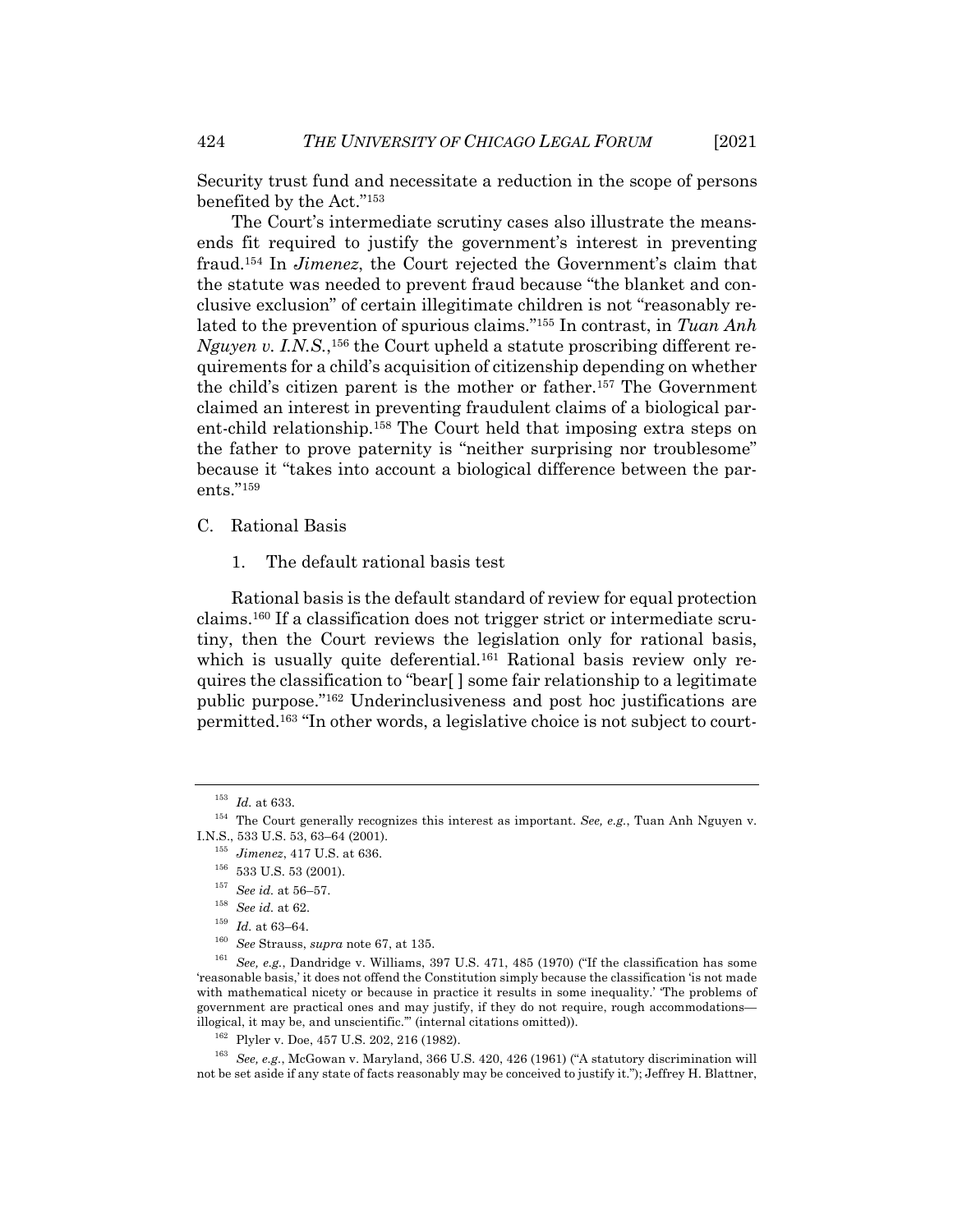room fact-finding and may be based on rational speculation unsupported by evidence or empirical data."164 The burden is on the challengers of the classification to "to negative every conceivable basis which might support it."165 As a result, scholars have called rational basis review "minimal scrutiny in theory and virtually none in fact."166

For example, in *Dandridge v. Williams*, <sup>167</sup> the Court upheld Maryland's welfare system that created maximum grant limits for families, such that larger families received less than smaller families.<sup>168</sup> The Court declared that the law can be justified by the state's interest in encouraging employment, even though the Court acknowledged that all the plaintiffs were unemployable.169 Under rational basis review, "the Constitution does not empower th[e] Court to second-guess state officials charged with the difficult responsibility of allocating limited public welfare funds among the myriad of potential recipients," even if a better system exists.170

2. "Rational basis with bite"

Scholars have long noted that despite the deference typically accorded under rational basis, the Court in some instances applies a seemingly heightened rationality review without explanation.171 Scholars have termed this rationality review "rational basis with bite."172 The Supreme Court does not recognize "rational basis with bite" as a standard of review, although dissenting opinions have certainty pointed out the Court's departure from typical rational basis when it occurs.173 For

*The Supreme Court's Intermediate Equal Protection Decisions: Five Imperfect Models of Constitutional Equality*, 8 HASTINGS CONST. L.Q. 777, 784 (1981).

<sup>164</sup> FCC v. Beach Commc'ns., Inc., 508 U.S. 307, 315 (1993).

 $^{165}$   $\emph{Id.}$  (quoting Lehnhausen v. Lake Shore Auto Parts Co., 410 U.S. 356, 364 (1973) (internal citations omitted)).

 $^{166}\,$  Gunther,  $supra$  note 113, at 8.

 $167$  397 U.S. 471 (1970).

<sup>168</sup> *Id.* at 473–75, 486.

<sup>169</sup> *See id.* at 486 n.20.

 $^{170}\,$   $Id.\,$  at 487.

<sup>171</sup> *See, e.g.*, Gunther, *supra* note 113, at 18–19; Farrell, *supra* note 125, at 358–60.

<sup>172</sup> *See* Gunther, *supra* note 113, at 12; Ian Bartrum, *The Ninth Circuit's Treatment of Sexual Orientation: Defining Rational Basis Review with Bite*, 112 MICH. L. REV. FIRST IMPRESSIONS 142 (2014). *But see* Thomas B. Nachbar, *Rational Basis "Plus"*, 32 CONST. COMMENT. 449, 449 (2017) (calling this review "rational basis plus"); Katie R. Eyer, *Protected Class Rational Basis Review*, 95 N.C. L. REV. 975, 979 n.15 (2017) (arguing this review is more appropriately encapsulated by the idea of "protected class rational basis review"). The preferable terminology is outside the scope of this Comment.

<sup>173</sup> *See, e.g.*, United States v. Windsor, 570 U.S. 744, 793–94 (2013) (Scalia, J., dissenting) ("As nearly as I can tell, the Court . . . does not apply strict scrutiny, and its central propositions are taken from rational-basis cases like *Moreno*. But the Court certainly does not *apply* anything that resembles that deferential framework.").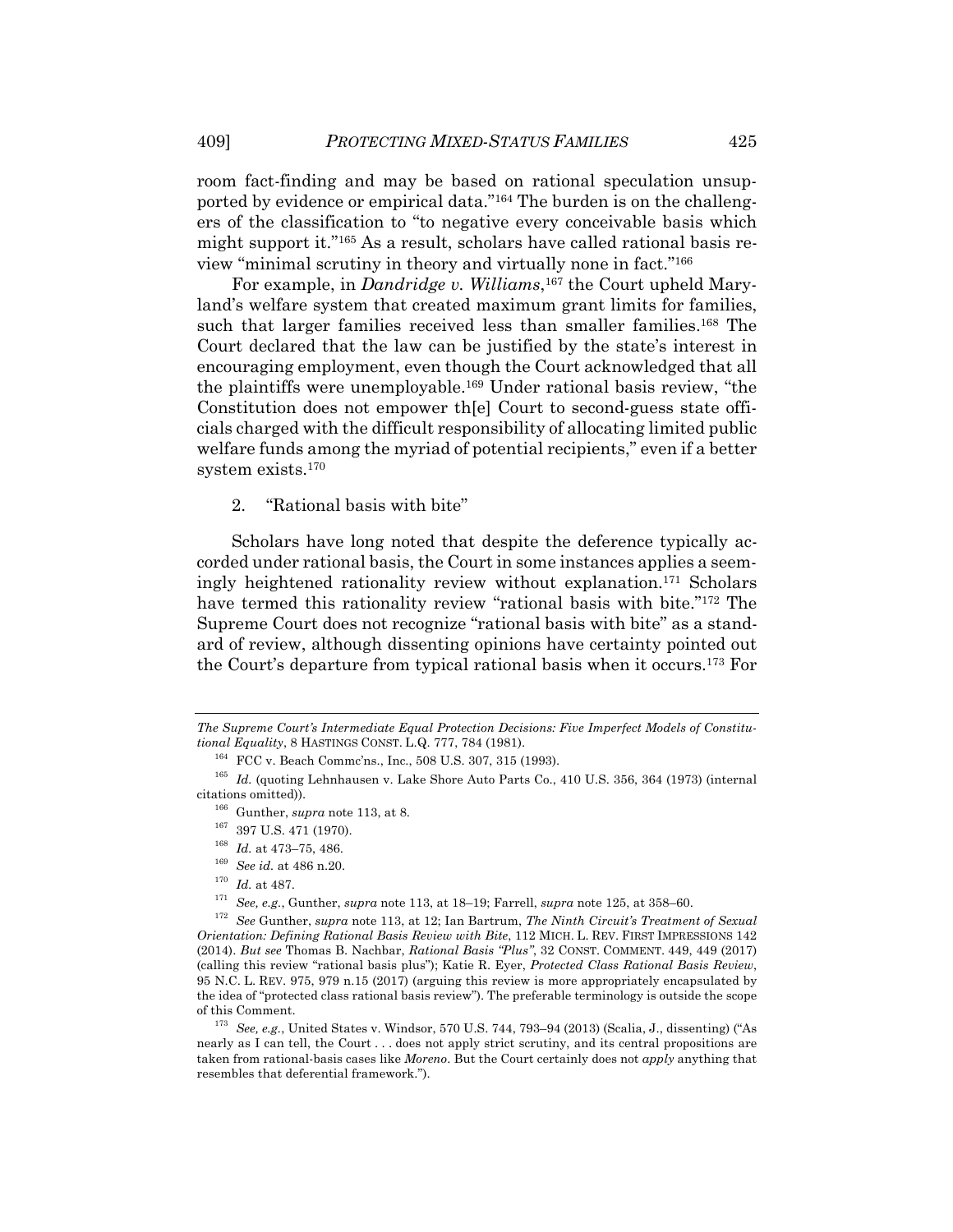instance, Justice Thurgood Marshall argued in *City of Cleburne v. Cleburne Living Center*<sup>174</sup> that the Court engaged in "second order" rational basis review that is "most assuredly" not the typical rational basis test.175 Furthermore, lower courts have identified and applied this heightened rational basis review.176 This has effectively resulted in "two sets of rationality cases, one deferential and one heightened, operating as if in parallel universes with no connection between them."177

*U.S. Department of Agriculture v. Moreno*<sup>178</sup> presents the earliest example of the Court's analysis that scholars describe as rational basis with bite.<sup>179</sup> In *Moreno*, the Court held that the federal food stamp program that excluded any household containing individuals unrelated to any other member of the household violated equal protection, purportedly under traditional rational basis review.180 The Government justified its exclusion by claiming it was needed to prevent fraud, which the Court strikingly rejected.181 The Court stated that "in practical operation" the exclusion harms "those persons who are so desperately in need of aid that they cannot even afford to alter their living arrangements so as to retain their eligibility," rather than prevent fraud.182 This analysis was exceptional in the context of traditional rational basis jurisprudence, given that the facts in the case provided some justification for the rule.183

The reason for the Court's departure from traditional rational basis review stemmed from the Court's suggestion that the true purpose of the food stamp program amendment was "to prevent socalled [*sic*] 'hip-

 $174$  473 U.S. 432 (1985).

<sup>175</sup> *Id.* at 458 (Marshall, J., concurring in part and dissenting in part); *see also* Lawrence v. Texas, 539 U.S. 558, 580 (2003) (O'Connor, J., concurring) ("When a law exhibits such a desire to harm a politically unpopular group, we have applied a more searching form of rational basis review to strike down such laws under the Equal Protection Clause.").

<sup>176</sup> *See, e.g.*, Massachusetts v. U.S. Dep't of Health & Hum. Servs., 682 F.3d 1, 9–10 (1st Cir. 2012) (declining to recognize sexual orientation as a suspect class but applying heightened review to a DOMA provision because "the Supreme Court has now several times struck down state or local enactments without invoking any suspect classification . . . [when] the protesting group was historically disadvantaged or unpopular, and the statutory justification seemed thin, unsupported or impermissible").

<sup>177</sup> Farrell, *supra* note 125, at 358.

 $^{178}\,$  413 U.S. 528 (1973).

<sup>&</sup>lt;sup>179</sup> There are earlier examples of heightened review under the guise of rational basis review, but these were in the context of gender and illegitimacy, which ultimately officially received intermediate scrutiny by the Court. *See* Nachbar, *supra* note 172, at 451 n.17.

<sup>180</sup> *Moreno*, 413 U.S. at 529–33.

 $181$  *Id.* at 535.

<sup>182</sup> *Id.* at 538.

<sup>183</sup> *See* Nachbar, *supra* note 172, at 458.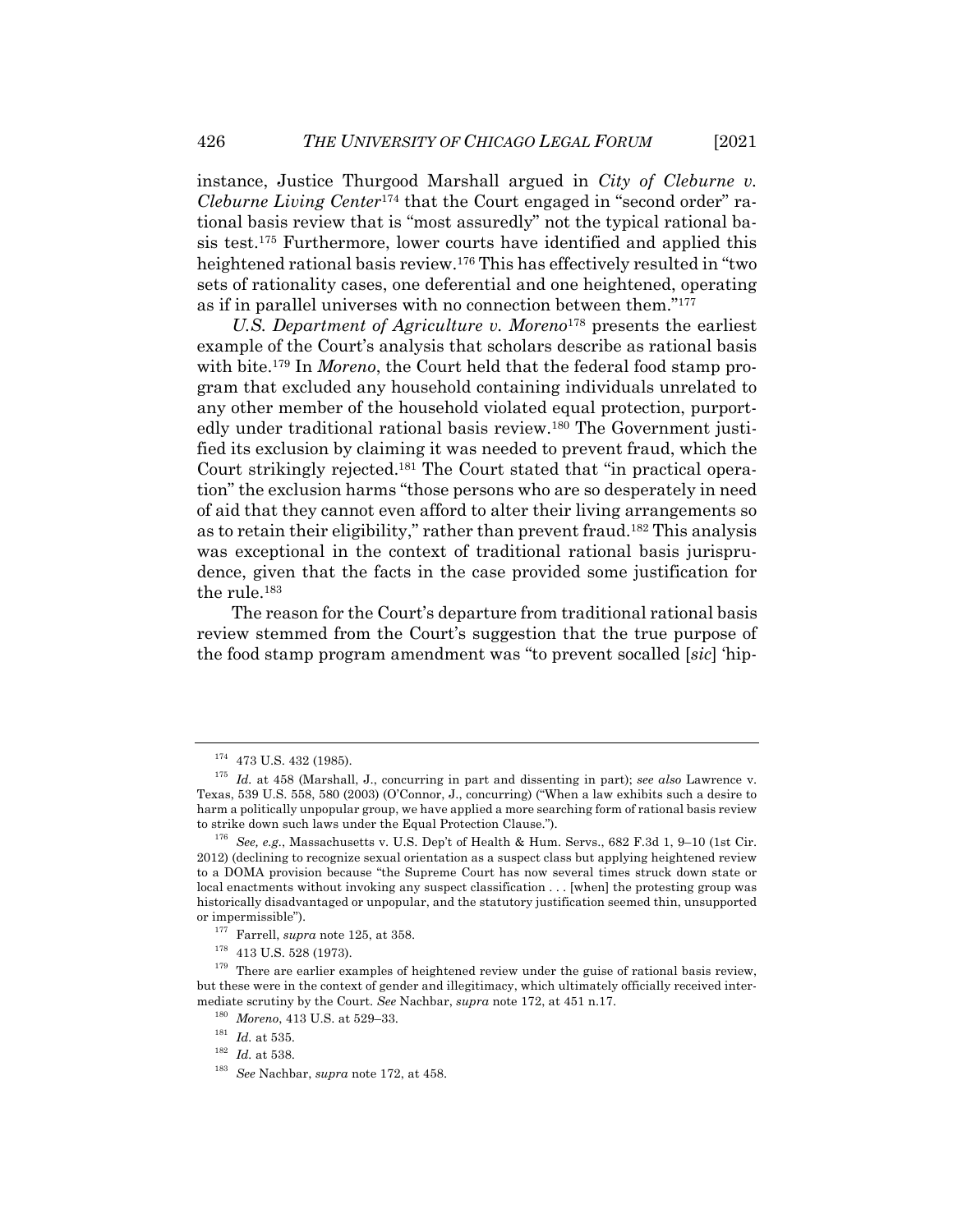pies' and 'hippie communes' from participating in the food stamp program."184 The Court stated that this purpose could not sustain the classification. "For if the constitutional conception of 'equal protection of the laws' means anything, it must at the very least mean that a bare congressional desire to harm a politically unpopular group cannot constitute a legitimate governmental interest."185

The Court's subsequent cases applying rational basis with bite followed a similar line of reasoning as *Moreno*. For example, in *City of Cleburne*, the Court invalidated a zoning ordinance that required special permits for those with intellectual disabilities because "requiring the permit . . . rest[s] on an irrational prejudice."186 Later, in *Romer v. Evans*, <sup>187</sup> the Court invalidated a Colorado constitutional amendment that would prevent the state from prohibiting discrimination on the basis of "homosexual, lesbian or bisexual orientation, conduct, practices or relationships."188 Citing *Moreno*, the Court held that the amendment "raise[d] the inevitable inference that the disadvantage imposed is born of animosity toward the class of persons affected."189 Most recently, in *United States v. Windsor*, <sup>190</sup> the Court invalidated a federal law that excluded a same-sex partner from the federal definition of spouse.<sup>191</sup> This definition controlled over 1,000 federal laws and had the effect of "ensur[ing] that if any State decides to recognize same-sex marriages, those unions will be treated as second-class marriages."192 Again citing *Moreno*, the Court invalidated the law.193

Yet, for every case decided under this heightened rational basis review, there are dozens that apply the typical, deferential rational basis review.194 Scholars have struggled to find any pattern that predicts when the Court will use rational basis with bite review.<sup>195</sup> Because of this unpredictability, both justices and scholars have criticized rational basis with bite.196 Critics disparage so-called rational basis with bite for

<sup>185</sup> *Id.*

<sup>184</sup> *Moreno*, 413 U.S. at 534.

<sup>&</sup>lt;sup>186</sup> City of Cleburne v. Cleburne Living Ctr., 473 U.S. 432, 450 (1985).

 $^{187}$  517 U.S. 620 (1996).

<sup>&</sup>lt;sup>188</sup> *Id.* at 624 (internal quotation marks omitted).

<sup>189</sup> *Id.* at 634–35 (citing *Moreno*, 413 U.S. at 534).

 $^{190}\,$  570 U.S. 744 (2013).

 $^{191}$   $\emph{Id.}$  at 769–71.

<sup>192</sup> *Id.* at 753, 771.

<sup>193</sup> *Id.* at 770–71 (citing *Moreno*, 413 U.S. at 534–35).

<sup>194</sup> *See* Farrell, *supra* note 125, at 416 (finding only ten heightened rationality cases among one hundred deferential rational basis cases between 1973 and May 1996).

<sup>195</sup> *See, e.g.*, *id.* at 411–15.

<sup>196</sup> *See, e.g.*, City of Cleburne v. Cleburne Living Ctr., 473 U.S. 432, 458 (1985) (Marshall, J., concurring in part and dissenting in part); GERSTMANN, *supra* note 116, at 10.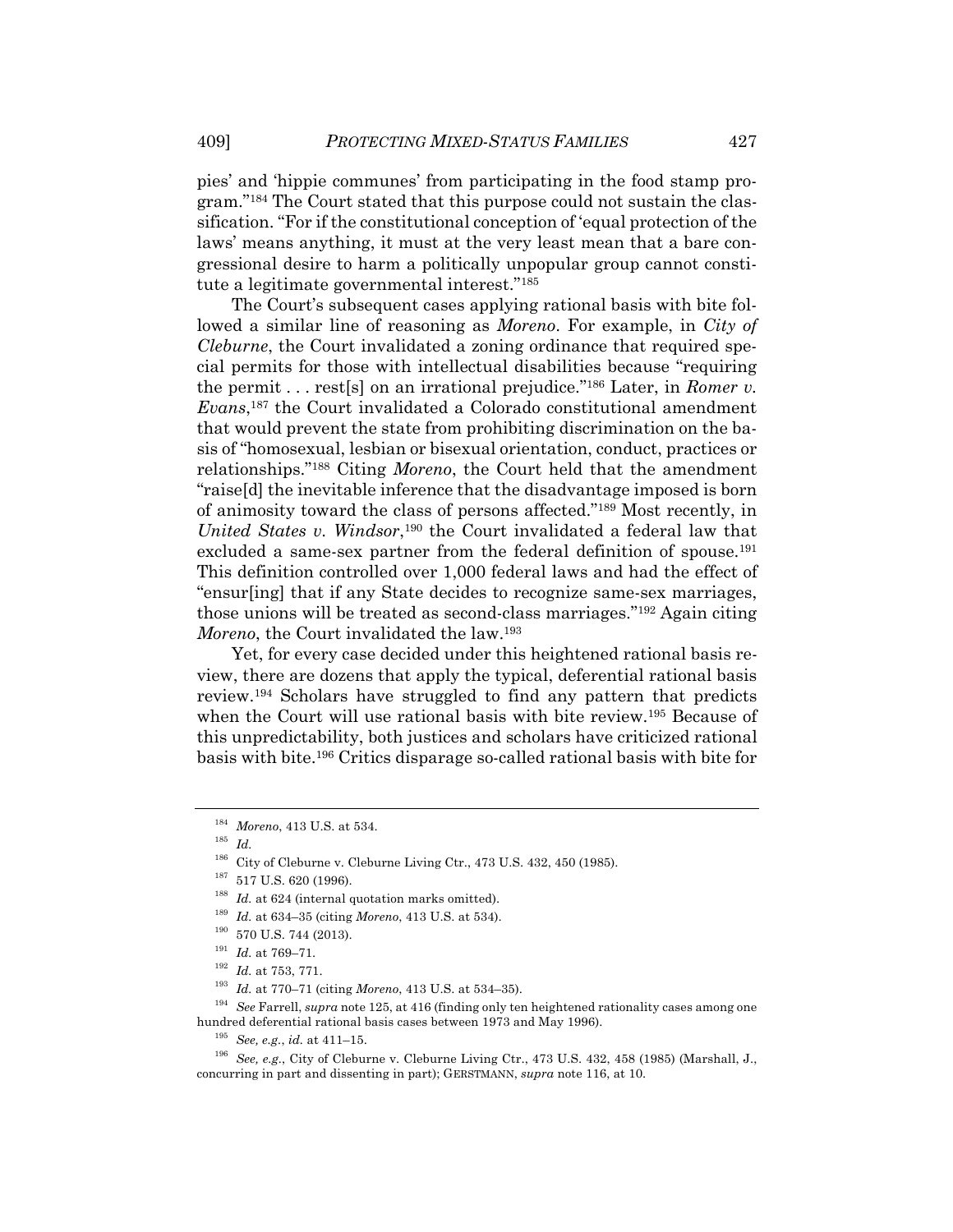encouraging judicial unaccountability and creating confusion among lower courts.197 Regardless, this does not stop plaintiffs and lower courts from citing these cases, even if not using the terminology of rational basis with bite, as demonstrated in the CARES Act litigation.198

3. Rational basis in the immigration context

Because the Dual SSN Requirement operates in the context of immigration law, the Court's unique constitutional jurisprudence in this area, known as the "plenary power doctrine," is relevant to the applicable tier of scrutiny.199 Under the plenary power doctrine, federal power to regulate immigration is "an incident of sovereignty belonging to the government of the United States" that is "buffered against judicially enforceable constitutional constraints."200 Thus, when the Court determines that a federal law is a "regulation of immigration per se," the Court will engage in highly deferential rational basis review.201

*Mathews v. Diaz*<sup>202</sup> is the quintessential example. In *Mathews*, the Court upheld a congressional statute that required aliens to have been a permanent resident in the United States for five years to be eligible for a federal medical insurance program.203 The Court stated that decisions involving immigration are "more appropriate to either the Legislature or the Executive than to the Judiciary."204 Using rational basis scrutiny, the Court upheld the law because the residency requirement was not "wholly irrational."205 The Court distinguished *Graham v. Richardson*,206 which had five years previously found a very similar *state* law unconstitutional, because "it is the business of the political branches of the Federal Government, rather than that of either the States or the Federal Judiciary, to regulate the conditions of entry and residence of

<sup>197</sup> *See* Nachbar, *supra* note 172, at 450–52; Gayle Lynn Pettinga, Note, *Rational Basis with Bite: Intermediate Scrutiny by Any Other Name*, 62 IND. L.J. 779, 780 (1987); Jeremy B. Smith, Note, *The Flaws of Rational Basis with Bite: Why the Supreme Court Should Acknowledge Its Application of Heightened Scrutiny to Classifications Based on Sexual Orientation*, 73 FORDHAM L. REV. 2769, 2770 (2005).

<sup>198</sup> *See* Substantive Legal Issues – Addressing, R.V. v. Mnuchin, No. 20-cv-1148 (D. Md. May 22, 2020), ECF No. 32 [hereinafter "R.V. Substantive Legal Issues"]; Response Re 32 Substantive Legal Issues, Amador v. Mnuchin, 476 F. Supp. 3d 125 (D. Md. 2020) (No. 20-cv-01102), ECF No.

<sup>36.199</sup> Mathew J. Lindsay, *Disaggregating "Immigration Law"*, 68 FLA. L. REV. 179, 183 (2016).

 $^{200}$  *Id.* (quoting Chae Chan Ping v. United States, 130 U.S. 581, 609 (1889)).

<sup>201</sup> *Id.* at 183 n.15.

 $^{202}\,$  426 U.S. 67 (1976).

<sup>203</sup> *Id.* at 69.

<sup>204</sup> *Id.* at 81.

<sup>205</sup> *Id.* at 83.

 $206$  403 U.S. 365 (1971).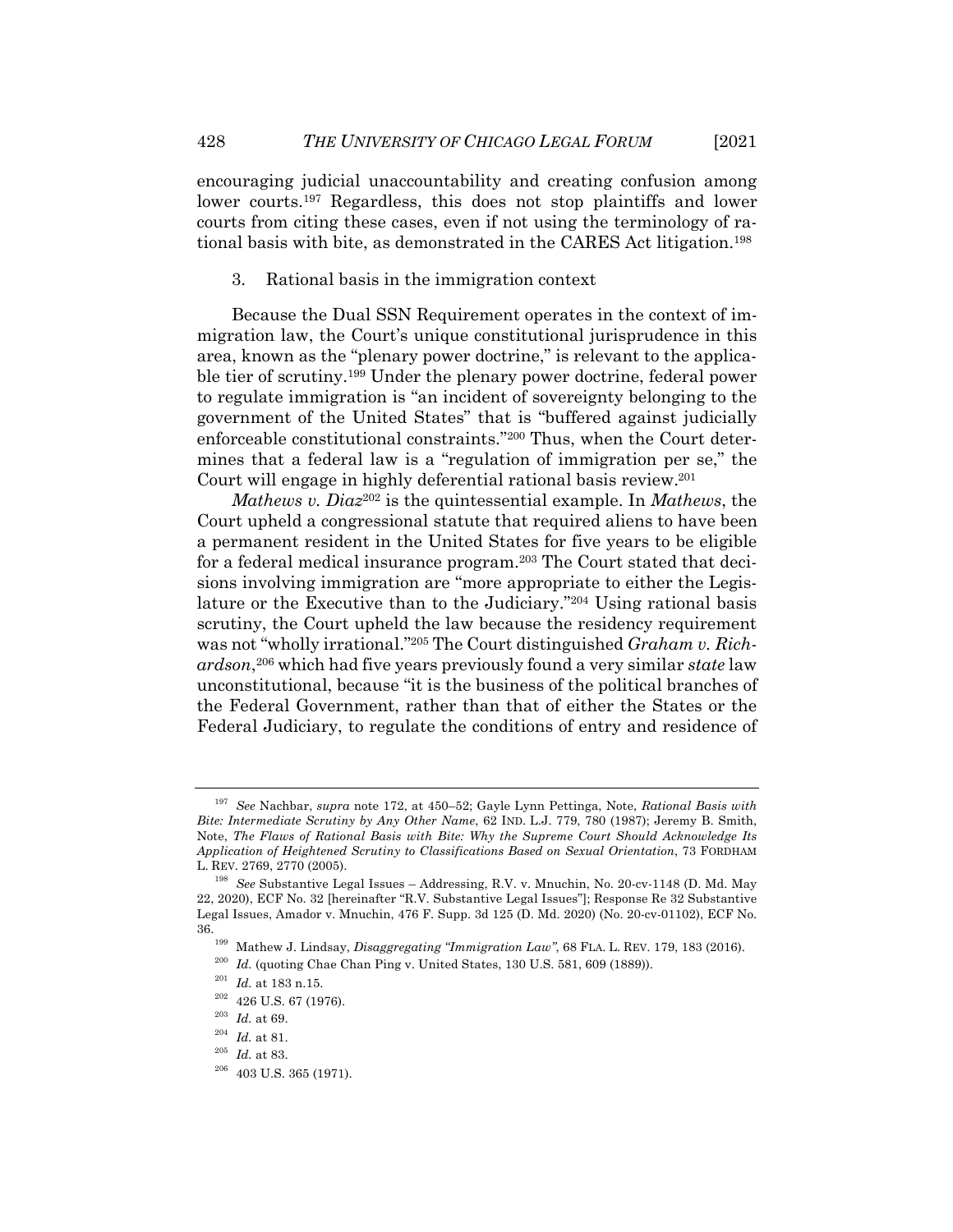aliens."207 The Court later reaffirmed this position in *Fiallo v. Bell*, 208 stating that special immigration preferences are "policy questions entrusted exclusively to the political branches of our Government, and we have no judicial authority to substitute our political judgment for that of the Congress."209

Scholars have observed that the Court takes even the fundamental right to marriage less seriously in the immigration context.210 For instance, in *Kerry v. Din*,<sup>211</sup> the Court considered a U.S. citizen's argument that the fundamental right to marriage includes the right to live in the United States with her spouse.212 The Court did not produce a majority opinion. The plurality opinion stated that no such constitutional right exists;213 the four dissenting justices argued that the plaintiff should prevail on a *procedural* due process claim because "her freedom to live together with her husband in the United States" is "the kind of liberty interest to which the Due Process Clause provides procedural protections,"214 and the tie-breaking concurrence assumed, but did not decide, the right's existence.<sup>215</sup> Justice Scalia, author of the plurality opinion, cited *Fiallo* to argue that Congress's immigration decisions cannot be second-guessed by the courts, requiring in essence an extremely deferential rational basis review.216

The plenary power doctrine only applies to immigration laws, but the Court has not clearly explained what classifies a law as a regulation of immigration per se.217 Although the Court's language in *Mathews* and *Fiallo* refers broadly to the immigration context, the Court in later cases has declined to apply *Fiallo* when the plaintiff is a citizen and the case does not involve "entry preference for aliens."218 For example, in *Miller v. Albright*, <sup>219</sup> the Court stated that it "need not decide whether *Fiallo v. Bell* dictates the outcome of this case, because that case involved the claims of several aliens to a special immigration preference, whereas

- <sup>218</sup> *See, e.g.*, Sessions v. Morales-Santana, 137 S. Ct. 1678, 1693 (2017).
- $219$  523 U.S. 420 (1998) (plurality opinion).

<sup>207</sup> *Mathews*, 426 U.S. at 84.

 $^{208}\,$  430 U.S. 787 (1977).

<sup>209</sup> *Id.* at 798.

<sup>210</sup> *See, e.g.*, Beth Caldwell, *Deported by Marriage: Americans Forced to Choose Between Love and Country*, 82 BROOK. L. REV. 1, 3 (2016).

 $211$  576 U.S. 86 (2015) (plurality opinion).

<sup>212</sup> *See id.* at 88.

<sup>213</sup> *Id.*

<sup>&</sup>lt;sup>214</sup> *Id.* at 107 (Kennedy, J., concurring).

<sup>215</sup> *Id.* at 102 (Breyer, J., dissenting).

<sup>216</sup> *See id.* at 97.

<sup>217</sup> Lindsay, *supra* note 199, at 193–202.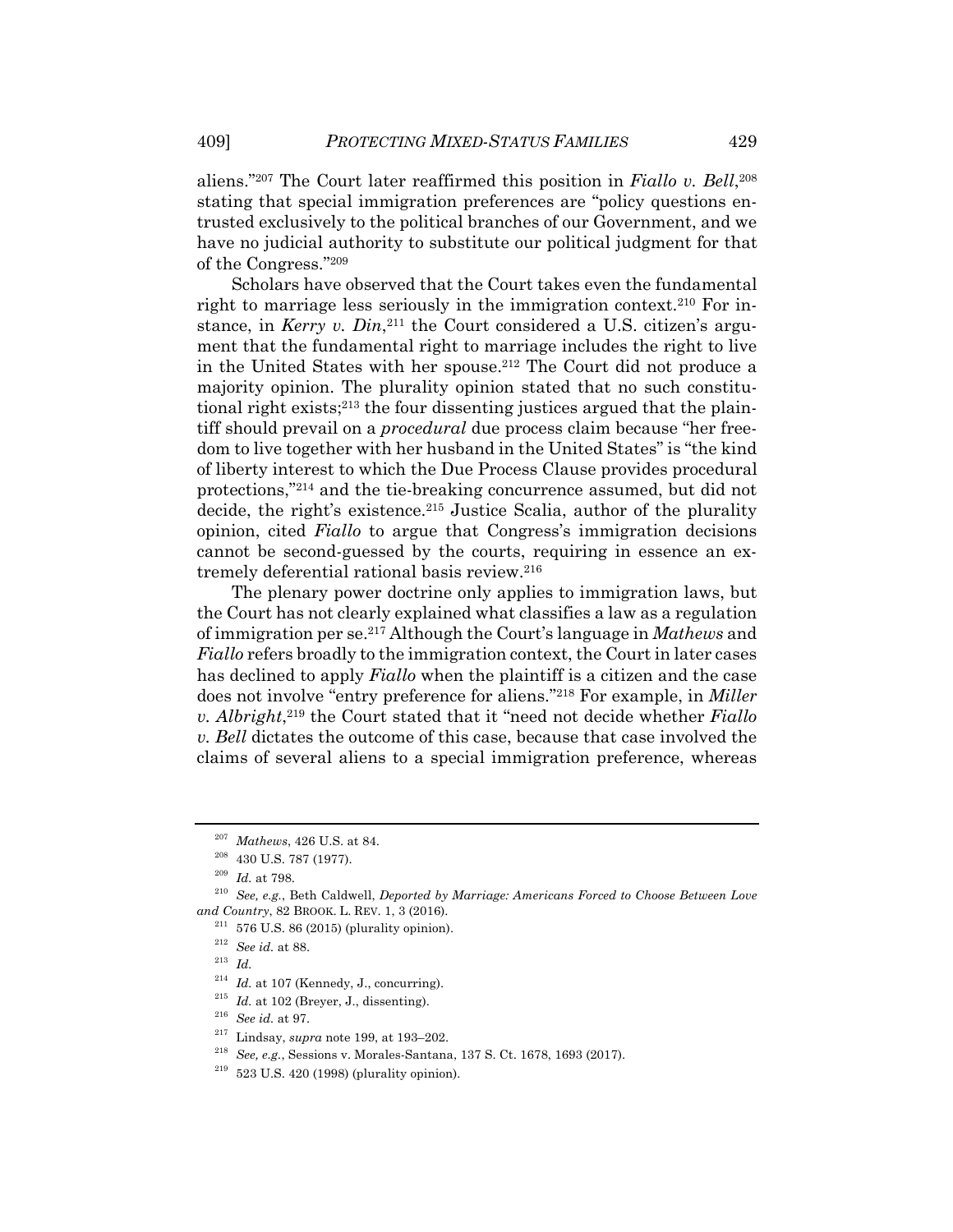here petitioner claims that she is, and for years has been, an American citizen."220

#### IV. ANALYSIS OF THE DUAL SSN REQUIREMENT'S CONSTITUTIONALITY

Whether the Dual SSN Requirement can survive a constitutional challenge largely depends on which standard of review applies. This Part will suggest that the appropriate standard of review for citizen spouses and children challenging the Dual SSN Requirement is strict scrutiny and intermediate scrutiny, respectively. This Part will then examine the extent to which the Dual SSN Requirement could survive under these standards. Lastly, this Part will discuss and evaluate the alternate, and arguably unlikely, possibility that the Court applies rational basis.

#### A. Strict Scrutiny for Citizen Spouses

Citizen spouses in mixed-status families can argue that the Dual SSN Requirement infringes on their fundamental right of marriage.<sup>221</sup> Given the Court's focus in *Obergefell* and *Pavan* on the discriminatory impact of same-sex marriage bans,<sup>222</sup> citizen spouses could argue that the Dual SSN Requirement discriminates against them based on their choice of spouse. The Court in *Obergefell* specifically mentioned that "the constellation of benefits" that married couples cannot be denied includes "taxation" benefits.223 The Court explained in *Pavan* that its choice of items on this list "was no accident," but based on actual discrimination the *Obergefell* plaintiffs alleged experiencing.224

It could be argued that the Dual SSN Requirement represents a less extreme denial of benefits than a ban on same-sex marriage, as in *Obergefell*, or not allowing a same-sex spouse's name on their child's birth certificate, as in *Pavan*. This counterargument would highlight the Court's focus in *Obergefell* on human dignity and conclude that denying economic benefits has a lesser impact on human dignity than government recognition through marriage or birth certificates.

However, this argument suffers two fatal flaws. First, its conclusion is tenuous because the Dual SSN Requirement also affects dignity. Many mixed-status families have described feeling a lower sense of self-

<sup>220</sup> *Id.* at 429.

<sup>221</sup> This was indeed the argument made by the *Amador* plaintiffs. *See* Amador v. Mnuchin, 476 F. Supp. 3d 125, 148 (D. Md. 2020).

<sup>222</sup> *See* Obergefell v. Hodges, 576 U.S. 644, 670 (2015); Pavan v. Smith, 137 S. Ct. 2075, 2078 (2017) (per curiam).

<sup>223</sup> *Obergefell*, 576 U.S. at 670; *see also* United States v. Windsor, 570 U.S. 744, 773 (2013) (including filing "federal taxes jointly" as a benefit of marriage).

<sup>224</sup> *Pavan*, 137 S. Ct. at 2078.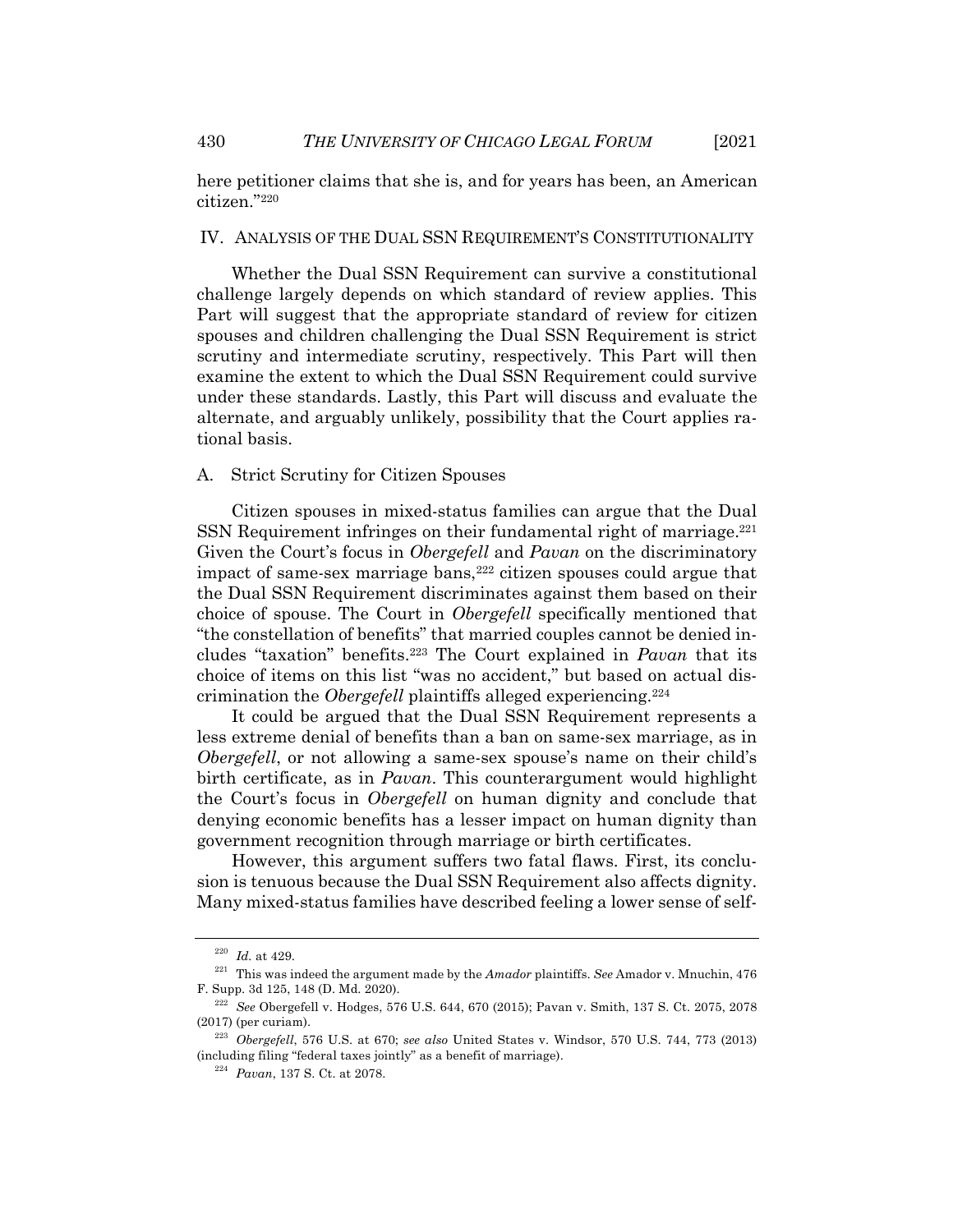worth as a result of discriminatory economic treatment.<sup>225</sup> Second, *Obergefell* was concerned not just with "symbolic recognition," but also "material benefits" that were denied to same-sex couples.<sup>226</sup> The Dual SSN Requirement is often used to deny citizen spouses in mixed-status families material federal benefits that have long-lasting economic implications, especially during a pandemic.227 Thus, the Dual SSN Requirement's discriminatory treatment is likely precisely the kind of treatment *Obergefell* and *Pavan* prohibit. A different result could be warranted if the Dual SSN Requirement is used to deny a very minor federal benefit, but the Dual SSN Requirement has never historically been used in this context.<sup>228</sup>

Additionally, one could argue, as the Government did in *Amador*, that the Dual SSN Requirement does not implicate the fundamental right of marriage following *Zablocki* and *Califano*.229 This counterargument should also fail. The Court's language articulating the fundamental right of marriage in *Zablocki* does not seem to apply in cases where there are serious equal protection concerns, as in *Pavan*. <sup>230</sup> If it were still true that only laws that present a "direct legal obstacle" to marrying trigger strict scrutiny regardless of the law's differential treatment,231 the Court's decision in *Pavan* would be impossible to reconcile. *Califano* is also inapposite. *Califano* stands for the proposition that some distinctions between married and unmarried persons are permitted,232 but the Dual SSN Requirement discriminates between different married couples.

<sup>225</sup> *See, e.g.*, Jane López, *Congress Does Not 'Care' about My American Family*, APPEAL (Apr. 24, 2020), https://theappeal.org/cares-act-immigrants-mixed-status-households/ [https://perma.cc/AG2R-ASXN].

<sup>&</sup>lt;sup>226</sup> *Obergefell*, 576 U.S. at 669–70 (listing the material benefits of marriage, including: "taxation; inheritance and property rights; rules of intestate succession; spousal privilege in the law of evidence; hospital access; medical decisionmaking authority; adoption rights; the rights and benefits of survivors; birth and death certificates; professional ethics rules; campaign finance restrictions; workers' compensation benefits; health insurance; and child custody, support, and visitation rules").

<sup>227</sup> *See, e.g.*, Jeehoon Han et al., *Income and Poverty in the COVID-19 Pandemic* 4–5 (Brookings Papers on Econ. Activity Draft, 2020), https://www.brookings.edu/wp-content/uploads/2020/06 /Han-et-al-conference-draft.pdf [https://perma.cc/F4JP-GUP7] (explaining that the stimulus payments could lift a family of four out of poverty for an entire year); *Policy Basics: The Earned Income Tax Credit*, CTR. FOR BUDGET & POL'Y PRIORITIES (Dec. 10, 2019), https://www.cbpp.org/research/federal-tax/policy-basics-the-earned-income-tax-credit [https://perma.cc/SR7T-UNYH] (explaining that in 2018 the EITC lifted 5.6 million people out of poverty and reduced the severity of poverty for another 16.5 million).

<sup>228</sup> *See supra* Part II.B.

 $229$  Substantive Legal Issues – Addressing, at 8, Amador v. Mnuchin, 476 F. Supp. 3d 125 (D.Md. 2020) (No. 20-cv-01102), ECF No. 32 [hereinafter "Amador Substantive Legal Issues"].

<sup>230</sup> Pavan v. Smith, 137 S. Ct. 2075, 2078 (2017) (per curiam).

<sup>231</sup> Zablocki v. Redhail, 434 U.S. 374, 387 n.12 (1978).

<sup>232</sup> Califano v. Jobst, 434 U.S. 47, 53 (1977).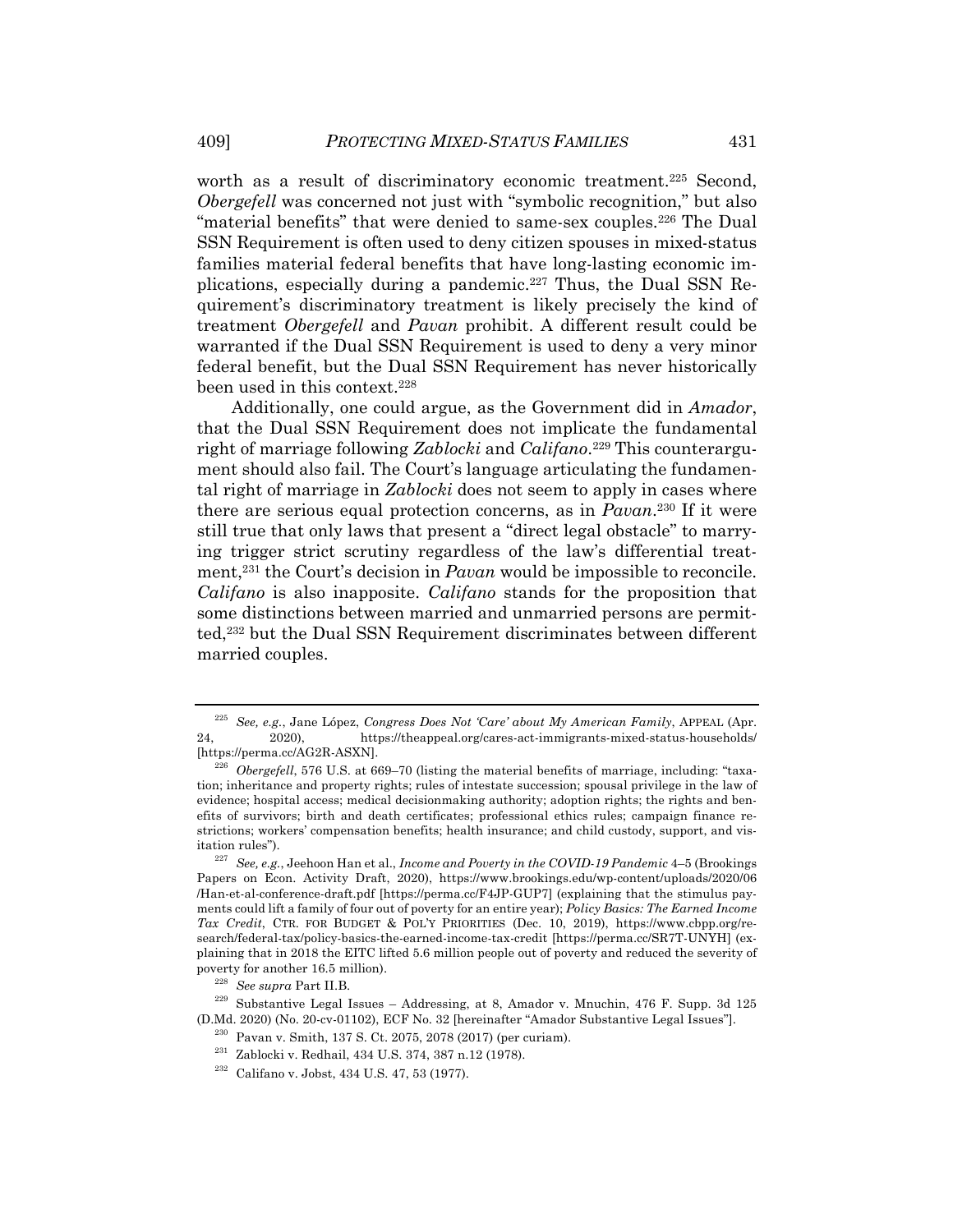Lastly, one might argue that, under *Mathews* and *Fiallo*, rational basis is required because the Dual SSN Requirement is in the immigration context.233 Although the Court has exhibited flexibility when classifying laws as regulations of immigration per se,<sup>234</sup> the Dual SSN Requirement is substantially different from the Court's plenary power doctrine cases because it does not involve any "entry preference for aliens."235 Moreover, the Dual SSN Requirement denies benefits to *citizens*. *Mathews* was specific to noncitizens, stating that "[i]n the exercise of its broad power over naturalization and immigration, Congress regularly makes rules that *would be unacceptable if applied to citizens*."236 The citizen spouse's equal protection challenge would not implicate any entry preference for their noncitizen family member. They would instead be seeking an economic benefit provided by federal legislation. Thus, *Mathews* and its progeny are not applicable and could not be used to force rational basis review.

Therefore, it is plausible that the Dual SSN Requirement infringes on the fundamental right of marriage, and, as a result, would trigger strict scrutiny. The next step is to evaluate whether, under strict scrutiny, the Dual SSN Requirement could survive. Strict scrutiny requires the Dual SSN Requirement to be "narrowly tailored to further compelling governmental interests."237

It may be possible that the Court would find a compelling governmental interest motivating the Dual SSN Requirement.<sup>238</sup> The government has offered three primary justifications for the Dual SSN Requirement during litigation. The government claims that Congress wanted to "disburse aid efficiently," ensure the credit was provided "only to individuals authorized to work," and "reduce fraud and abuse."239 The Court would not likely consider the first interest in efficiency to be compelling given its prior strict scrutiny cases that reject this exact interest.240 The second interest, however, presents a more novel question. Because the Court has not provided any test for compelling interests, it is possible that the Court could use "unelaborated . . . value judgments"

<sup>233</sup> This was the argument made by the Government in *R.V. See* R.V. Substantive Legal Issues, *supra* note 198, at 5.

<sup>234</sup> Lindsay, *supra* note 199, at 196.

<sup>235</sup> Sessions v. Morales-Santana, 137 S. Ct. 1678, 1693 (2017).

<sup>236</sup> Mathews v. Diaz, 426 U.S. 67, 79–80 (1976) (emphasis added); *see also* Miller v. Albright, 523 U.S. 420, 429 (1998) (plurality opinion).

<sup>237</sup> *See, e.g.*, Grutter v. Bollinger, 539 U.S. 306, 326 (2003); *supra* Part III.A.

<sup>&</sup>lt;sup>238</sup> This conservatively assumes that the government actually relied on these interests when crafting the Dual SSN Requirement at issue, as post hoc justifications are not permitted outside of rational basis review. *See* United States v. Virginia, 518 U.S. 515, 533 (1996).

<sup>239</sup> Amador Substantive Legal Issues, *supra* note 229, at 10; R.V. Substantive Legal Issues, *supra* note 198, at 5.

<sup>240</sup> *See, e.g.*, Stanley v. Illinois, 405 U.S. 645, 656 (1972).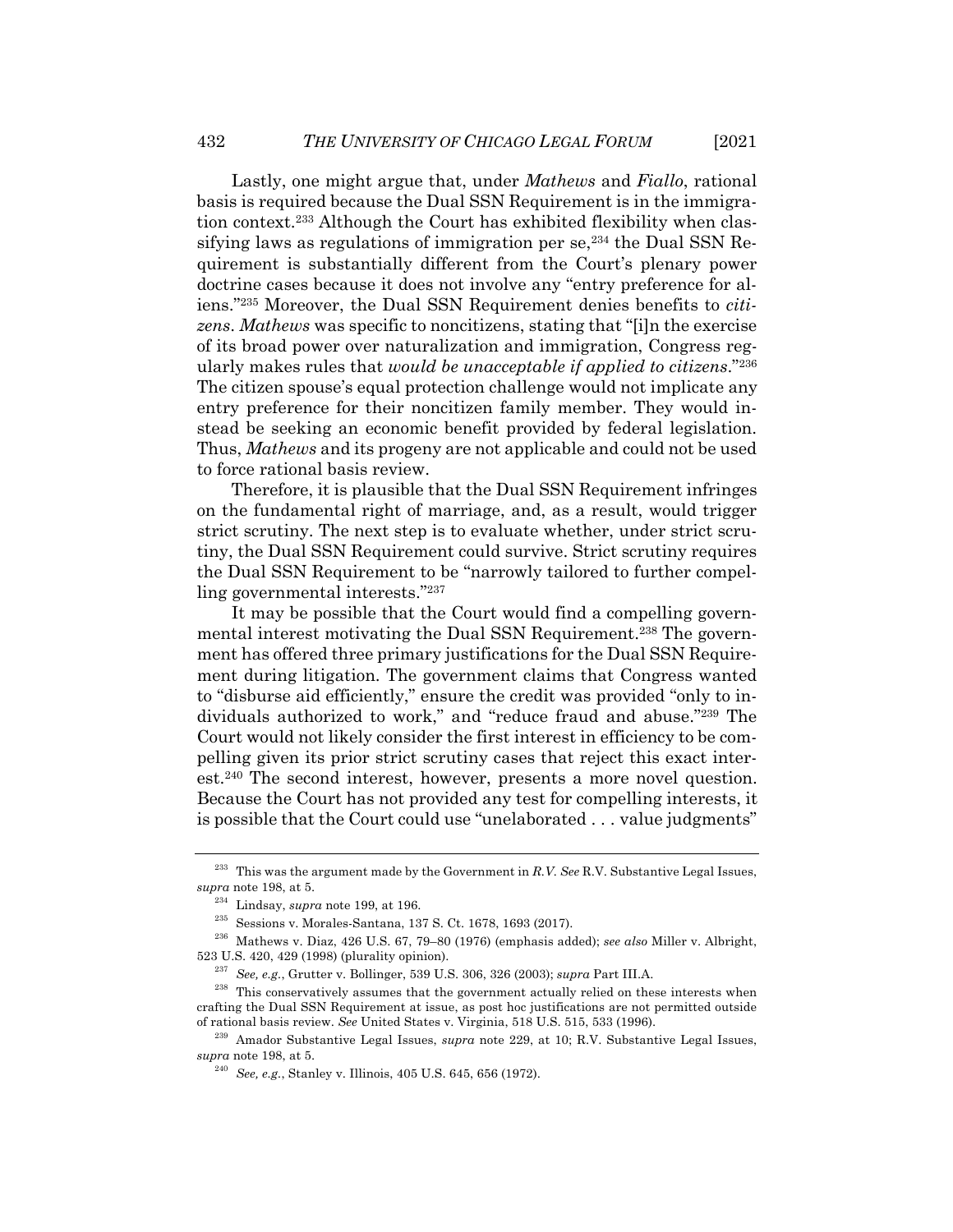to decide that promoting work is a compelling governmental interest.241 The third interest in preventing fraud would likely be considered compelling based on the Court's language in prior cases.242

Even if the Dual SSN Requirement served a compelling governmental interest, Dual SSN Requirements are not narrowly tailored. First, they are not necessary to prevent fraud. Although the government did not clarify what it meant by "fraud" during litigation, one could argue that the politics behind the Dual SSN Requirement's initial inclusion in the 2008 stimulus legislation suggest that Congress may have been concerned with undocumented immigrants receiving economic relief.243 The problem with even this conception of fraud is that many legal immigrants may not have SSNs.244 Thus, if the government justified the Dual SSN Requirement as necessary to prevent undocumented immigrants from receiving the economic benefit, there would be a serious overinclusiveness issue as many legal immigrants would also be prevented from enjoying the benefit. Overinclusive classifications often do not satisfy the narrowly tailored requirement.<sup>245</sup>

The Dual SSN Requirement is also not necessary to achieve the government's second interest in promoting work. There is a clearly less restrictive alternative: earned income requirements. The use of an earned income requirement rather than a Dual SSN Requirement within prior economic relief legislation<sup>246</sup> shows that there is an alternative way to promote work without infringing on the fundamental right of marriage. When economic relief legislation does not provide an earned income requirement, as is the case in the CARES Act, a Dual SSN Requirement is weak substitute. At best, the Dual SSN Requirement just demonstrates that both spouses are *authorized* to work, not that they actually did. In the context of the EITC, which contains both an earned income requirement and a Dual SSN Requirement,<sup>247</sup> the Dual SSN Requirement might actually operate to discourage work. If one spouse knows that, even if they generate the requisite earned income, they will be disqualified from the economic benefit due to their spouse's lack of an SSN, they may elect not to work at all.

For the government's plausibly compelling interests, the Dual SSN Requirement is problematically underinclusive for two reasons. First,

<sup>241</sup> Note, *Let the End Be Legitimate*, *supra* note 104, at 1410.

<sup>242</sup> *See, e.g.*, Bowen v. Roy, 476 U.S. 693, 709 (1986) ("No one can doubt that preventing fraud in these benefits programs is an important goal.").

<sup>243</sup> *See supra* Part II.B.

<sup>244</sup> *See supra* Part II.C.

<sup>245</sup> *See* Fallon, *supra* note 100, at 1328.

<sup>246</sup> *See supra* Part II.B.

<sup>247</sup> *See id.*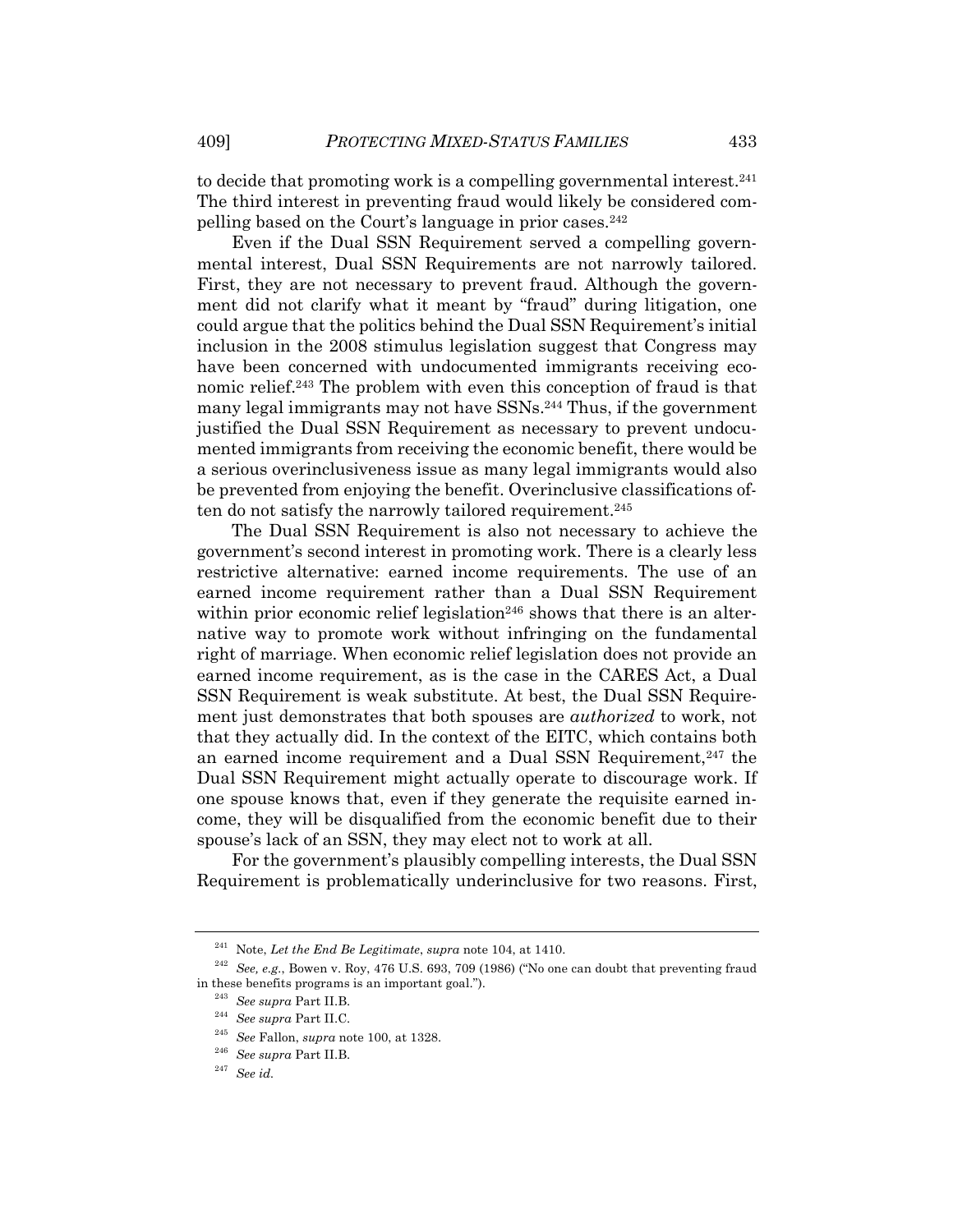because the Dual SSN Requirement is coupled with a statutory exemption for members of the Armed Forces,<sup>248</sup> Congress intentionally limited its ability to prevent fraud and promote work in all cases. Moreover, it "diminish[es] the credibility of the government's rationale" for the Dual SSN Requirement in the first place.<sup>249</sup> Second, Congress also left the fraud in the SSN system unaddressed,250 which makes relying on the Dual SSN Requirement to achieve the government's stated interests questionable.

Lastly, the existence of prior emergency economic relief legislation that did not contain a Dual SSN Requirement demonstrates that the Dual SSN Requirement is not necessary to the legislation's effectiveness.251 One could argue that Congress's goals may have been different in the previous legislative contexts due to different factual situations. However, the retroactive amendment to the CARES Act that removed the Dual SSN Requirement without any justification sends a clear message that the Dual SSN Requirement was not the least restrictive means to achieving effective economic relief.

Thus, the Dual SSN Requirement is likely unconstitutional on equal protection grounds for violating U.S. citizen spouses' fundamental right of marriage. The Dual SSN Requirement as utilized in the CARES Act, with the credibility issues created by statutory exceptions and clear examples of less restrictive legislation, should fail the strict scrutiny test. The Dual SSN Requirement in the EITC may present a closer case because these unique factors are not present. Still, the existing earned income requirement is a suitable, less restrictive way to promote work. Under strict scrutiny, therefore, the Dual SSN Requirement as used in the EITC is likely unconstitutional, as well. The EITC is the only statute that currently uses the Dual SSN Requirement, but this analysis suggests that the Dual SSN Requirement would be unconstitutional in most statutes that provide significant economic benefits.

#### B. Intermediate Scrutiny for Citizen Children

Turning to citizen children of mixed-status families, a strong argument could be made that *Plyler* and *Lewis* should extend to provide intermediate scrutiny. Although *Plyler* was confined to its unique circumstances, those circumstances are arguably met in this case. The first

<sup>248</sup> *See supra* Part II.

 $^{249}\,$  City of Ladue v. Gilleo, 512 U.S. 43, 52 (1994).

<sup>250</sup> *See supra* Part II.C.

<sup>251</sup> *See id.*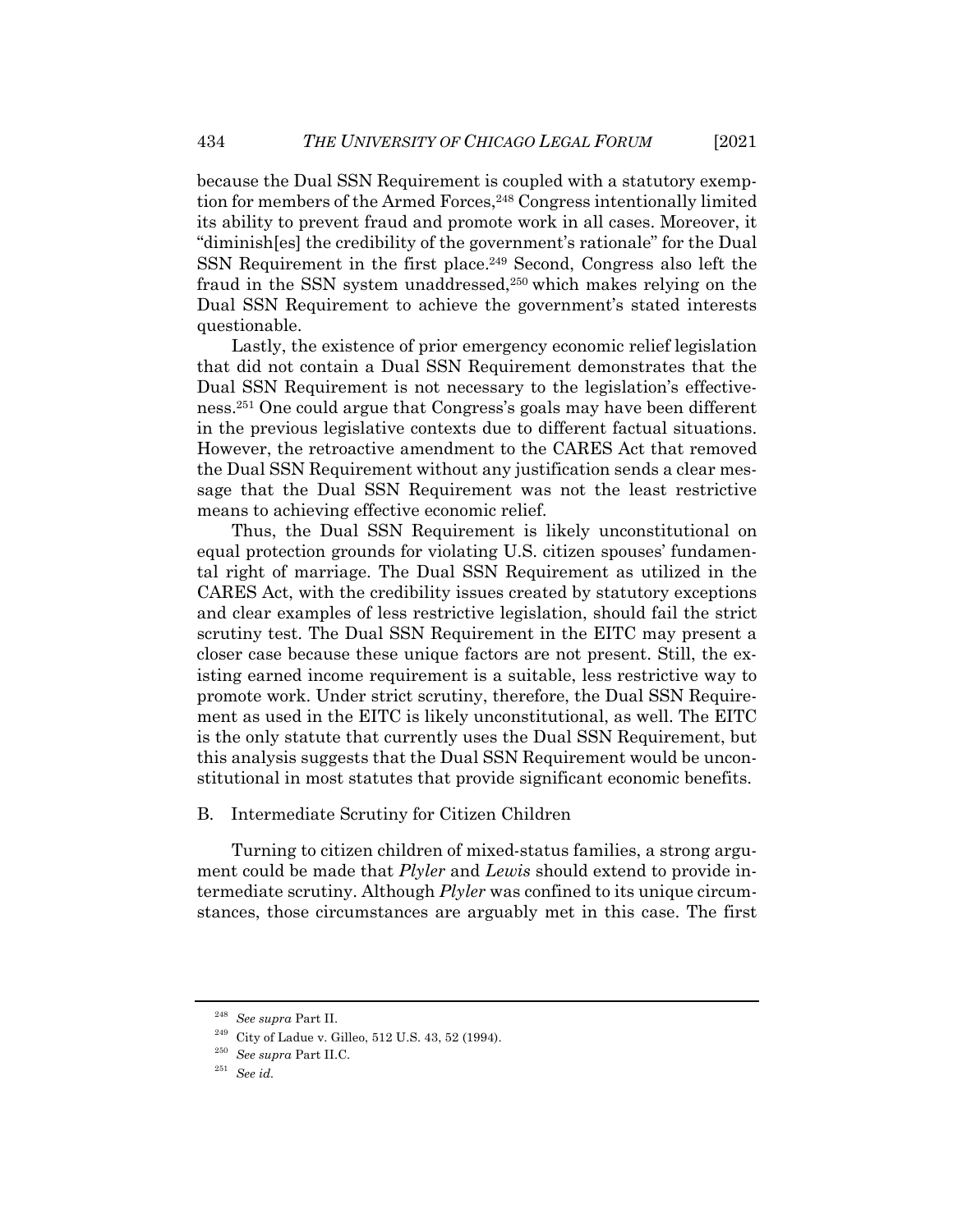circumstance, penalizing children for the illegal conduct of their parents, seems straightforwardly applicable.<sup>252</sup> Citizen children in mixedstatus families would be eligible for economic benefit if it were not for their parent's immigration status. Thus, the Dual SSN Requirement punishes citizen children merely for the fact that one of their parents does not have an SSN.

The second circumstance, "promot[ing] the creation and perpetuation of a subclass," is more debatable.253 Upon first impression, denying economic benefits may carry a lesser risk of significant and enduring adverse consequences to children than denying public elementary education, which was the right at stake in *Plyler*. <sup>254</sup> However, the Second Circuit in *Lewis* relied on studies that demonstrated the importance of automatic Medicaid enrollment to analogize to *Plyler*, <sup>255</sup> and studies regarding the CARES Act stimulus payments and the EITC similarly show that they play a key role in reducing poverty.256 Children growing up in poverty experience worse outcomes "in virtually every dimension," including education and health.<sup>257</sup> Therefore, it is plausible that ensuring access to federal economic benefits, like the rights at stake in *Plyler* and *Lewis*, justifies intermediate scrutiny. Moreover, these children are citizens, which, as the Second Circuit emphasized in *Lewis,* creates an even stronger claim to intermediate scrutiny than in *Plyler*. 258

As with the citizen spouses, one might again argue that the plenary power doctrine requires rational basis for the children.259 However, similar reasons counsel against this result here as well. In *Mathews* and *Fiallo*, the plaintiffs were undocumented immigrants, but here the Dual SSN Requirement denies benefits to *citizen* children. Additionally, even if one claimed that the Dual SSN Requirement is to some extent meant to deter illegal immigration, it still does not implicate any "entry preference for aliens," which is a determining factor for whether *Mathews* applies.260 In *Lewis*, the Second Circuit distinguished the plaintiffs' case from *Fiallo* in part because "the claim on behalf of the children, like the

<sup>252</sup> *See* Kadrmas v. Dickinson Pub. Schs., 487 U.S. 450, 459 (1988) (citing Plyler v. Doe, 457 U.S. 202, 220 (1982)).

<sup>253</sup> *Id.* (quoting *Plyler*, 457 U.S. at 230).

<sup>254</sup> *Plyler*, 457 U.S. at 230.

<sup>255</sup> *See* Lewis v. Thompson, 252 F.3d 567, 590–91 (2001).

<sup>256</sup> *See* sources cited *supra* note 227.

<sup>257</sup> *See, e.g.*, NAT'L ACADS. OF SCIS., ENG'G, & MED., A ROADMAP TO REDUCING CHILD POVERTY 67 (Greg Duncan & Suzanne Le Menestrel eds., 2019).

<sup>258</sup> *See Lewis*, 252 F.3d at 591.

<sup>259</sup> The first impulse may be to point to *Plyler* as support for applying intermediate scrutiny in an immigration context, but *Plyler* itself notes that its analysis is specific to state law. *See Plyler*, 457 U.S. at 225. If the law had been federal, the Court stated that "traditional caution" for Congress's policy judgement would have persuaded the court to show the law deference. *Id.*

<sup>260</sup> Sessions v. Morales-Santana, 137 S. Ct. 1678, 1693 (2017).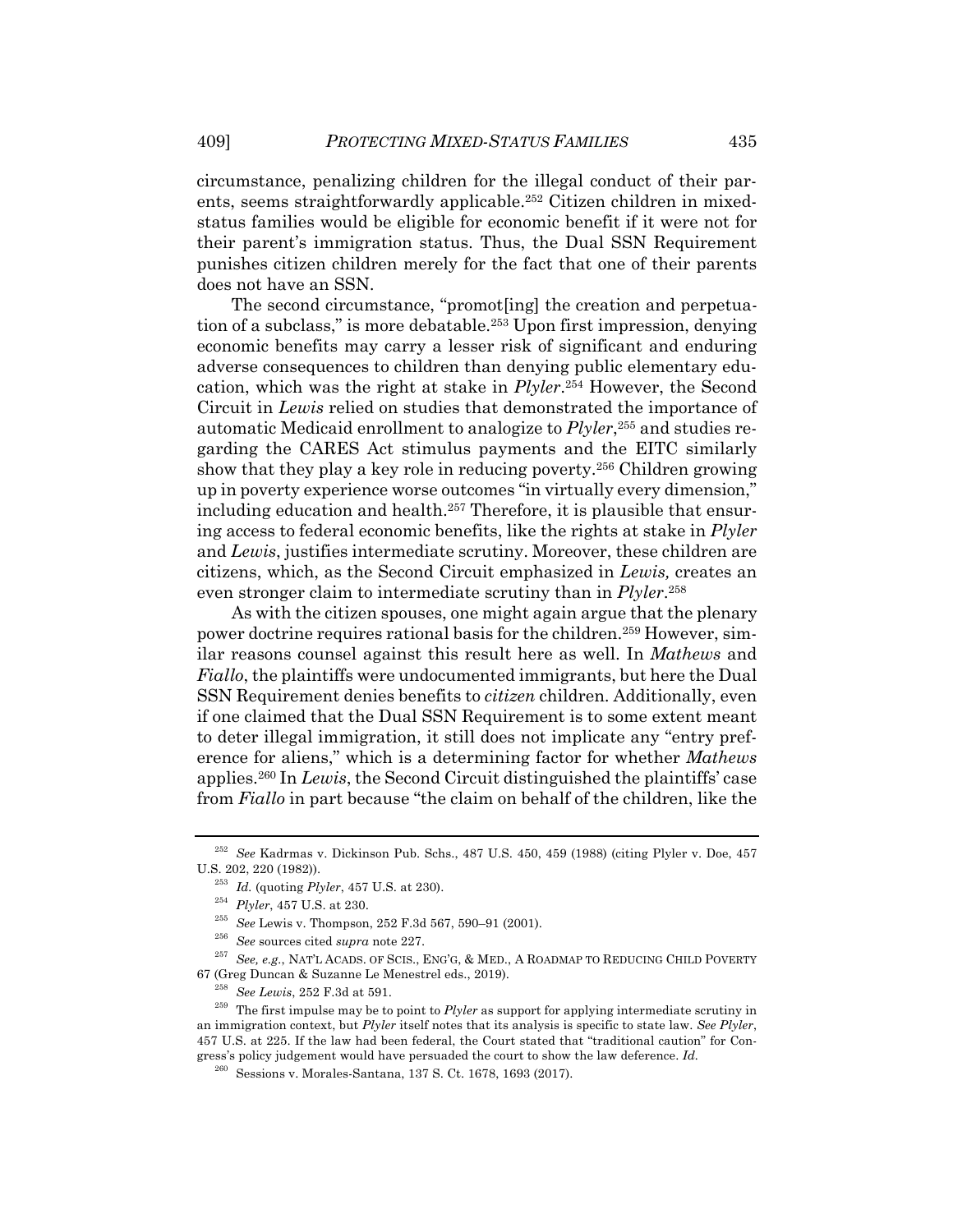alien children's claim in *Plyler*, is that a social welfare benefit, itself unrelated to immigration, has been denied on a discriminatory basis that violates the Equal Protection Clause."261 Therefore, the Court's deferential review for per se immigration laws should not apply here. Instead, the Court would likely apply intermediate scrutiny.

If intermediate scrutiny is the applicable standard of review, the Dual SSN Requirement must be "substantially related to an important governmental objective" to survive.262 Although the exact relationship between this test and the strict scrutiny analysis is ambiguous, it is clear that this is a less demanding standard. Thus, analysis of the Dual SSN Requirement's justifications in light of the Court's intermediate scrutiny cases is required.

The government's first interest in efficient aid distribution would likely not justify the Dual SSN Requirement. A claim of efficiency that is used to deny citizen children of mixed-status families economic benefits is simply "a concise expression of an intention to discriminate" that was rejected in *Plyler*. <sup>263</sup> *Jimenez* also requires the government to present evidence that, without the Dual SSN Requirement, the scope of persons benefited by the legislation would have been reduced.264 In the context of the economic stimulus payments, the retroactive amendment to the CARES Act removing the Dual SSN Requirement is strong evidence suggesting otherwise.265

The government's second interest in promoting work is a closer case. The interest is likely important, but the Dual SSN Requirement may not be "substantially related" to this goal. On this point, *Plyler* is instructive. When the government's chosen means are "ludicrously ineffectual" compared to alternatives, they cannot be said to be substantially related.266 As discussed in the context of strict scrutiny, the Dual SSN Requirement is significantly less effective than an earned income requirement, and it might even be counterproductive.<sup>267</sup> Following *Plyler*, this likely means that this interest cannot justify the Dual SSN Requirement.

The government's last interest in preventing fraud is similar to the anti-fraud interest recognized as important in *Nguyen* and *Jimenez*. 268 The fit between that end and the means of Dual SSN Requirements,

<sup>261</sup> *Lewis*, 252 F.3d at 591.

 $^{262}\,$  Clark v. Jeter, 486 U.S. 456, 461 (1988).

<sup>263</sup> *See Plyler*, 457 U.S. at 227.

<sup>264</sup> *See* Jimenez v. Weinberger, 417 U.S. 628, 633 (1974).

<sup>265</sup> *See supra* Part II.

<sup>266</sup> *See Plyler*, 457 U.S. at 228–29 (internal citation omitted).

<sup>267</sup> *See supra* Part IV.A.

<sup>268</sup> *See Jimenez*, 417 U.S. at 633–36; Tuan Anh Nguyen v. I.N.S., 533 U.S. 53, 62 (2001).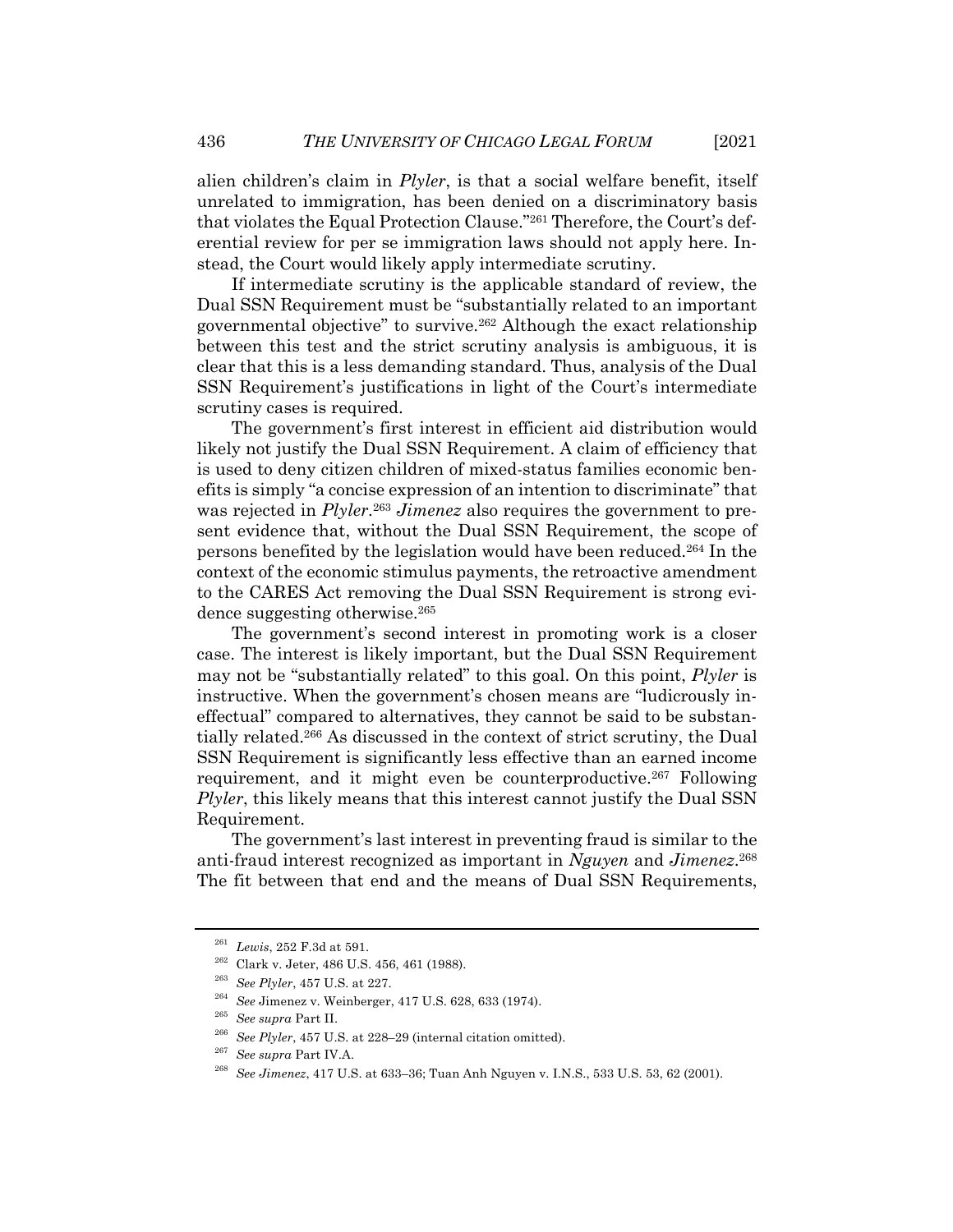however, is more like *Jimenez* than *Nguyen* because it is not "exceedingly persuasive."269 In *Nguyen*, the statute provided steps that the father must take to prove paternity.270 Here, the children have already submitted their SSN, demonstrating that they are eligible for the federal benefit. If the government interest is preventing fraud, then the government must assume that children of one parent without an SSN are more likely to lie about their citizenship than children of two parents with SSNs. This assumption itself is certainly questionable. Even presuming it could be justified, the problem remains that instead of creating additional steps to improve the reliability of the children's SSNs, as the Government did in *Nguyen*, the Dual SSN Requirement creates a blanket exclusion of citizen children in mixed-status families similar to *Jimenez*. Thus, an interest in preventing fraud would be insufficient to justify the Dual SSN Requirement under intermediate scrutiny.

In sum, the Dual SSN Requirement could plausibly trigger intermediate scrutiny when presented with a challenge by citizen children in mixed-status families. The Dual SSN Requirement would likely fail the intermediate scrutiny test, resulting in a violation of equal protection.

#### C. Rational Basis Review

If the Court did decide to default to its typical rational basis standard of review, the Dual SSN Requirement would probably survive given how deferential this review is.271 The government would not need to present evidence that the Dual SSN Requirement actually reduces fraud, nor would Congress have needed any in the legislative record.272 The Court could independently reason that the Dual SSN Requirement is a way to allocate limited federal funds that cannot be secondguessed.273

Although the Court could theoretically apply its default rational basis review, this Comment has explained why heightened scrutiny should be triggered for both citizen spouses and children. Thus, it is more likely that the Court, if it applied rational basis at all, would at least use the analysis scholars consider "rational basis with bite."

It is not possible to accurately predict when the Court will employ rational basis with bite. The parallels between the Dual SSN Requirement and the Court's previous heightened rationality cases, however,

<sup>269</sup> *Nguyen*, 533 U.S. at 70 (citing United States v. Virginia, 518 U.S. 515, 533 (1996)).

 $^{270}\,$   $Id.\,$  at 63–64.

<sup>271</sup> *See supra* Part III.C.1.

<sup>272</sup> *See, e.g.*, FCC v. Beach Commc'ns., Inc., 508 U.S. 307, 315 (1993).

<sup>273</sup> *See* Dandridge v. Williams, 397 U.S. 471, 487 (1970).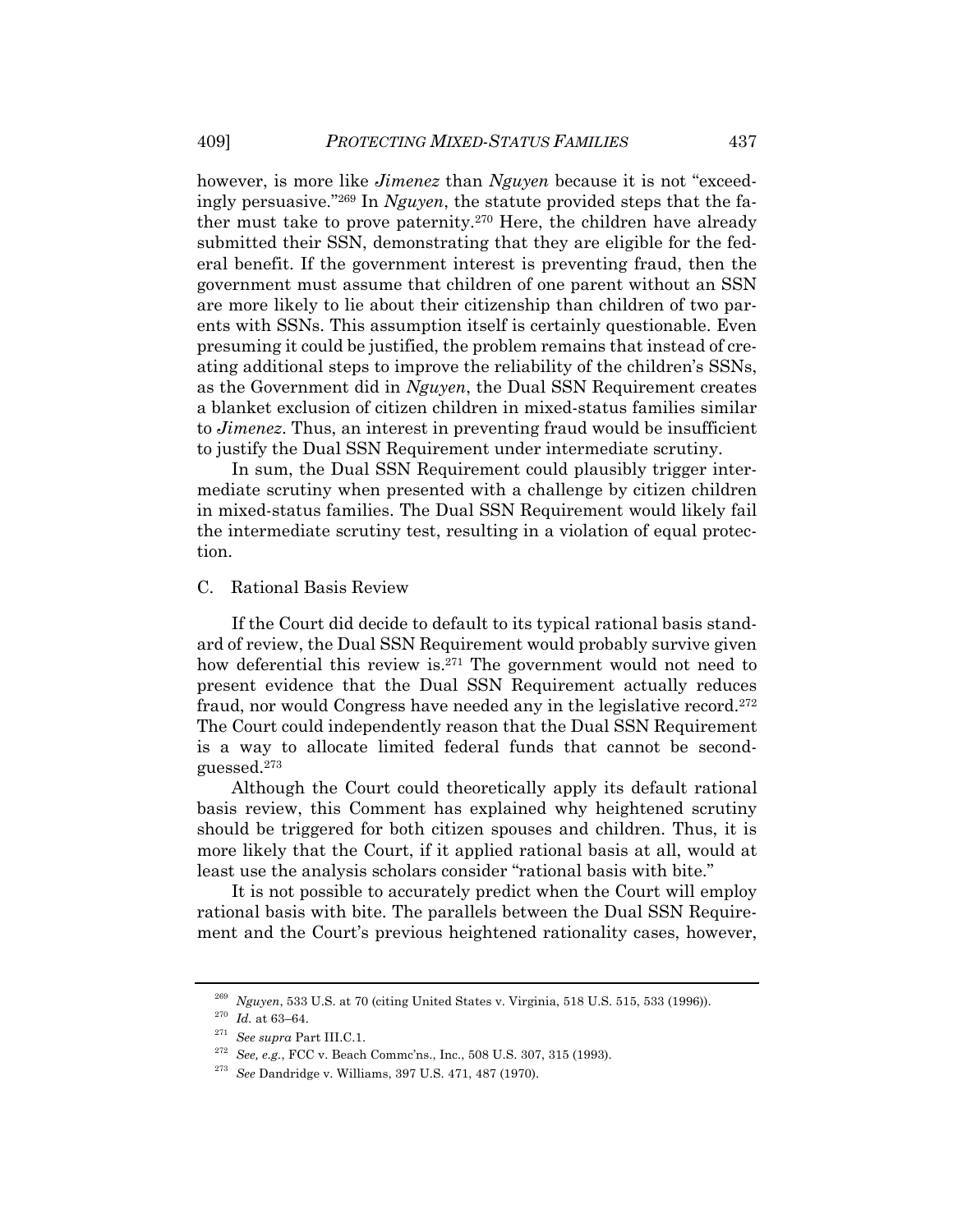are significant. First, as with the plaintiffs in *Moreno*, *Cleburne*, and *Romer*, mixed-status families are arguably politically unpopular given the Federation for American Immigration Reform's lobbying to exclude them from economic stimulus.274 One could certainly push back on this conclusion, however, with reference to the recent CARES Act amendment that benefited mixed-status families.275 The second, and perhaps stronger, parallel is that the Dual SSN Requirement treats mixed-status marriages as "second-class" by denying them economic benefits that other marriages are entitled to. The Court invalidated "second-tier" treatment that "demeans the couple" using rational basis with bite in *Windsor*. <sup>276</sup> Therefore, even if the Court declined to apply strict and intermediate scrutiny to the Dual SSN Requirement, mixed-status families still have a plausible argument within rational basis review that *Moreno* and its progeny should control, rather than the Court's more deferential rational basis cases.

Under the *Moreno* line of cases, the Dual SSN Requirement would likely be invalidated. The government's interest in preventing fraud would be insufficient to justify the Dual SSN Requirement when, as in *Moreno*, the practical effect of the Dual SSN Requirement is to deny economic benefits to mixed-status families in dire need.277

#### V. CONCLUSION

The Dual SSN Requirement presents a novel equal protection issue. Although the second COVID-19 relief legislation likely mooted the ongoing litigation regarding the Dual SSN Requirement in the CARES Act, the underlying constitutional issue was left open. This Comment has argued that the Dual SSN Requirement is unconstitutional because it impermissibly violates the equal protection rights of citizen spouses and children in mixed-status families. Unlike the original litigation that narrowly focused on the Dual SSN Requirement in the CARES Act specifically, this Comment evaluates the Dual SSN Requirement holistically, demonstrating that the Dual SSN Requirement would be unconstitutional in any federal legislation that provides significant economic benefits.

The implication of this conclusion should not be understated. This Comment calls into question the Dual SSN Requirement's continued

<sup>274</sup> *See supra* Part II.B.

<sup>275</sup> *See* Consolidated Appropriations Act, 2021, Pub. L. No. 116-260, § 272, 134 Stat. 1182, 1965–66.

<sup>276</sup> United States v. Windsor, 570 U.S. 744, 771–72 (2013).

<sup>277</sup> *See* sources cited *supra* note 227.